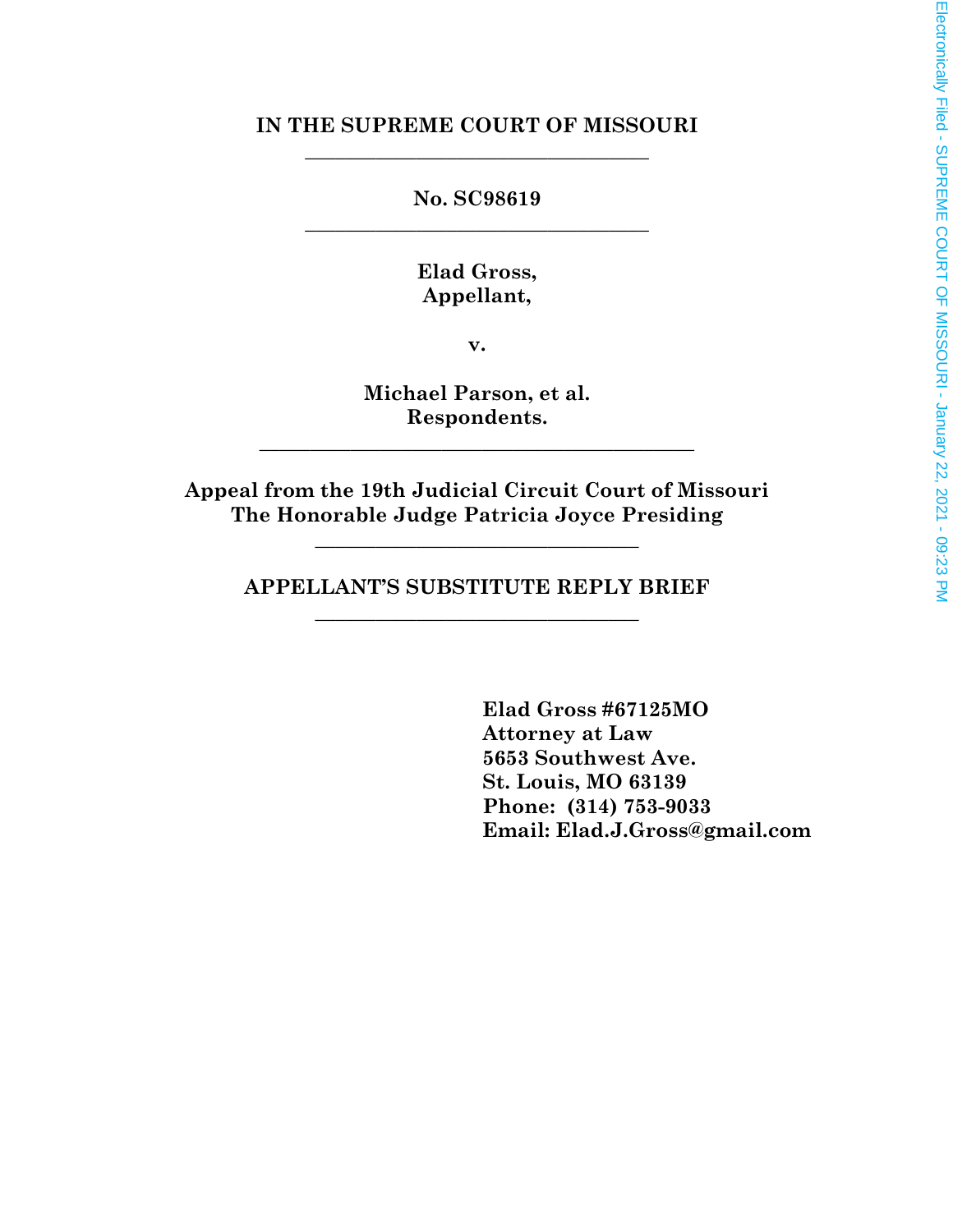## **TABLE OF CONTENTS**

| <b>GOVERNMENT RESPONDENTS MAY NOT CHARGE FEES ASSOCIATED</b><br>L.<br>WITH AN ATTORNEY TO MEMBERS OF THE PUBLIC SEEKING PUBLIC<br>A. The Sunshine Law Does Not Explicitly Authorize the<br>1. The Plain Language of Missouri's Sunshine Law Does Not<br>2. Statutory Construction Prohibits the Government from<br>3. Public Policy Interests Weigh in Favor of Prohibiting the<br>4. The Vast Majority of Other Jurisdictions Require an |
|-------------------------------------------------------------------------------------------------------------------------------------------------------------------------------------------------------------------------------------------------------------------------------------------------------------------------------------------------------------------------------------------------------------------------------------------|
| <b>Express Authorization to Charge for Attorney Review Time10</b>                                                                                                                                                                                                                                                                                                                                                                         |
| <b>B.</b> Caselaw Does Not Authorize the Government to Charge<br>II. APPELLANT PROPERLY PRESERVED HIS POINTS ON APPEAL  19                                                                                                                                                                                                                                                                                                                |
|                                                                                                                                                                                                                                                                                                                                                                                                                                           |
|                                                                                                                                                                                                                                                                                                                                                                                                                                           |
|                                                                                                                                                                                                                                                                                                                                                                                                                                           |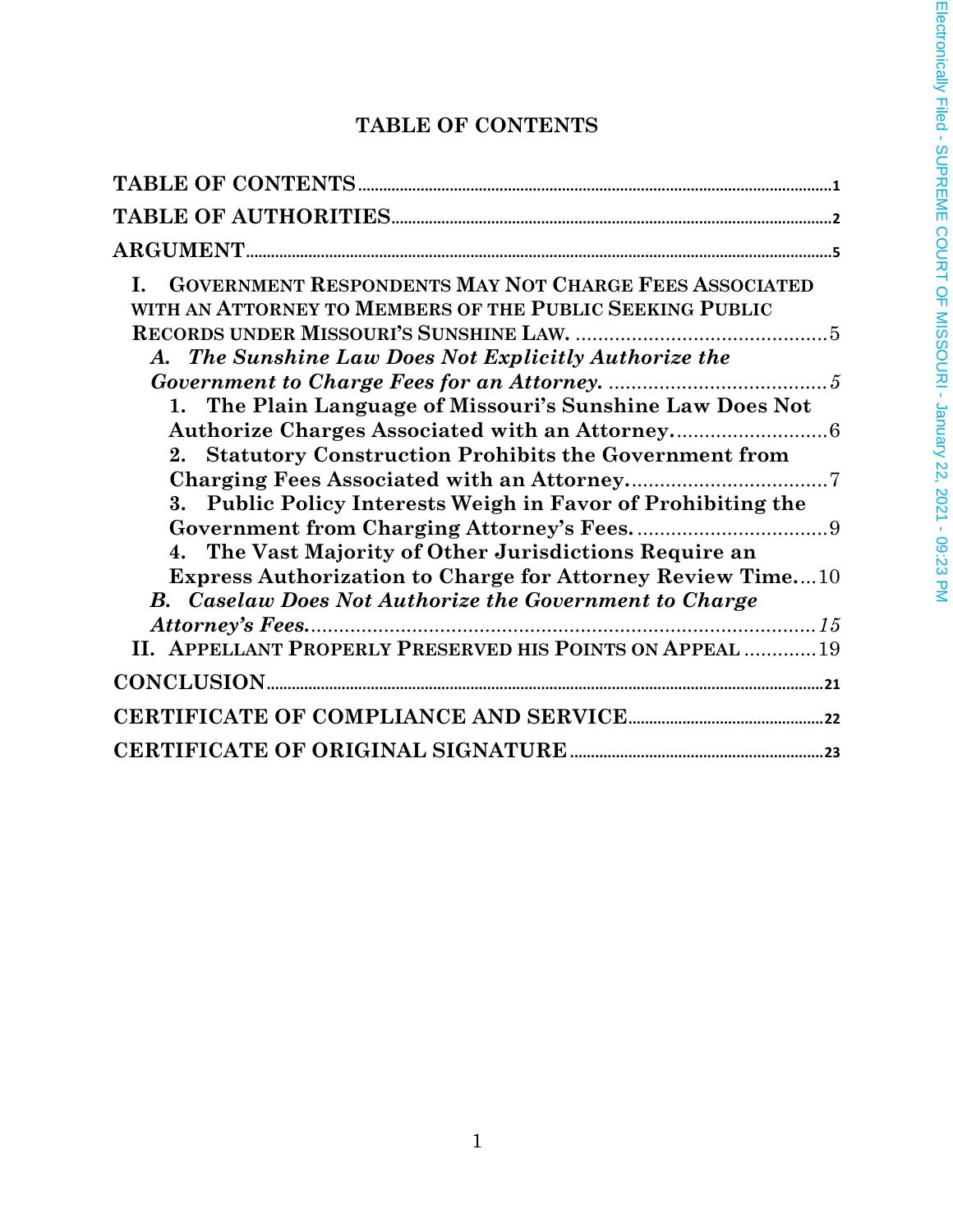## **TABLE OF AUTHORITIES**

## **CASES**

| Am. Tradition Inst. V. Rector & Visitors of Univ. of Virginia, 756 S.E.2d 435                       |
|-----------------------------------------------------------------------------------------------------|
|                                                                                                     |
|                                                                                                     |
| Carden v. Chief of Police, City of Clewiston Police Dep't, 696 So. 2d 772 (Fla.                     |
|                                                                                                     |
| City of Dardenne Prairie v. Adams Concrete & Masonry, LLC, 529 S.W.3d 12                            |
|                                                                                                     |
|                                                                                                     |
| Direct Action for Rights & Equal. v. Gannon, 819 A.2d 651 (R.I. 2003) 10                            |
| Doyle v. City of Burlington Police Dep't, 219 A.3d 326, 330 (Vt. 2019) 11                           |
|                                                                                                     |
| Hanania v. City of Tucson, 624 P.2d 332 (Ariz. Ct. App. 1980)10                                     |
| Milwaukee Journal Sentinel v. City of Milwaukee, 815 N.W.2d 367 (Wis.                               |
|                                                                                                     |
|                                                                                                     |
|                                                                                                     |
| Nat'l Council for Teachers Quality, Inc. v. Curators of Univ. of Missouri, 446                      |
| News-Press and Gazette Co. v. Cathcart, 974 S.W.2d 576 (Mo. Ct. App. 1998)                          |
| R.L. Polk & Co. v. Missouri Dep't of Revenue, 309 S.W.3d 881 (Mo. Ct. App.                          |
| Rathmann v. Bd. Of Directors of Davenport Cmty. Sch. Dist., 580 N.W.2d 773                          |
|                                                                                                     |
| St. Louis Police Officers' Ass'n v. Bd. of Police Comm'rs of City of St. Louis,                     |
| State ex rel. The Warren Newspapers, Inc. v. Hutson, 640 N.E.2d 174 (Ohio                           |
| Swaine v. McCulloch, No. 15SL-CC03842 (St. Louis County Circuit Court,                              |
| $\dots 16$                                                                                          |
| Time Warner Cable News NY1 v. New York City Police Dep't, 36 N.Y.S.3d 579<br>$(N.Y. Sup. Ct. 2016)$ |
| Trammell v. Martin, 408 S.E.2d 477 (Ga. Ct. App. 1991)11, 12                                        |
|                                                                                                     |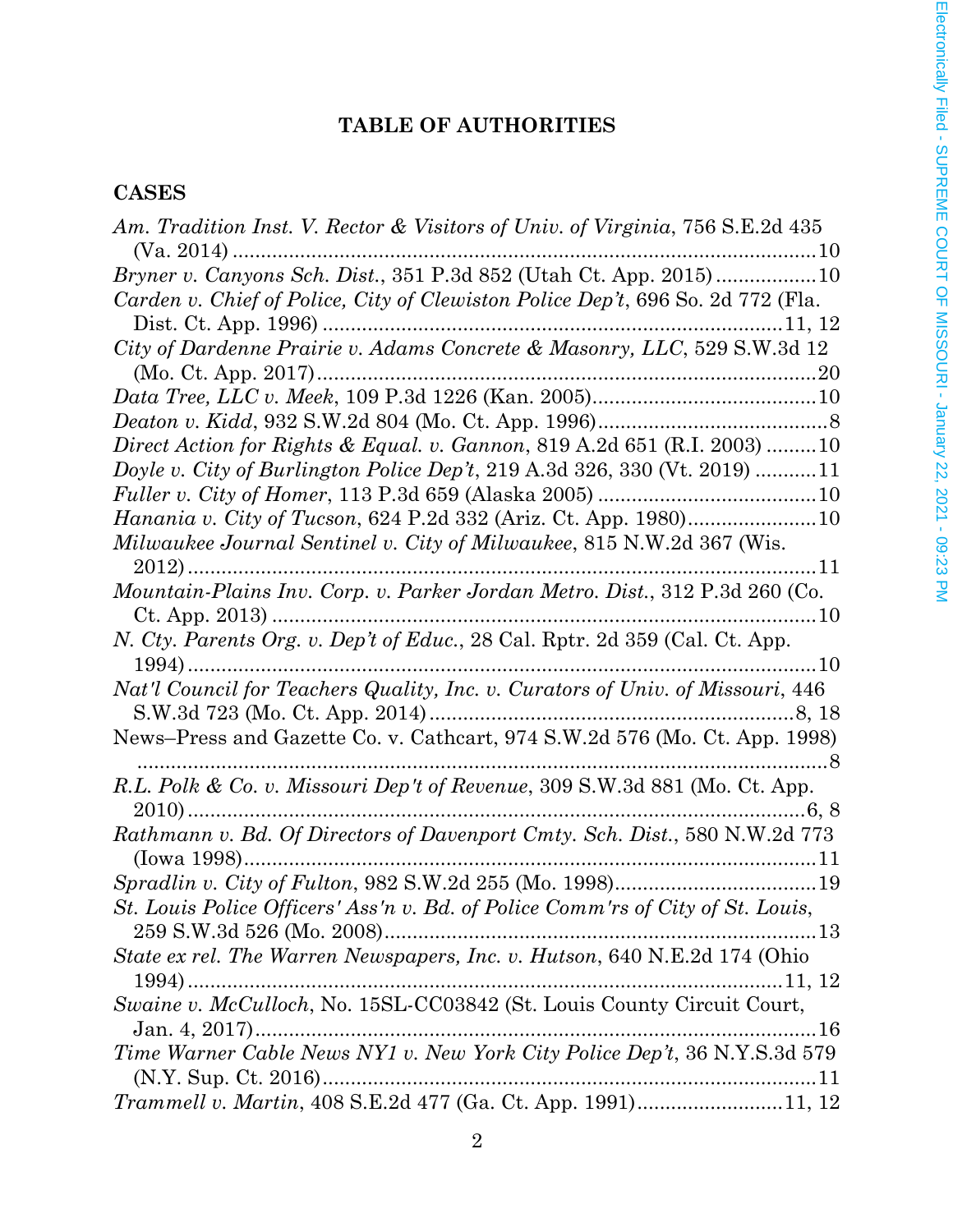|--|--|--|--|

## **STATUTES**

| Neb. Rev. Stat. Ann. § 84-712 | . 1 1 |
|-------------------------------|-------|
|                               |       |
|                               |       |
|                               |       |
|                               |       |
|                               |       |
|                               |       |
|                               |       |
|                               |       |
|                               |       |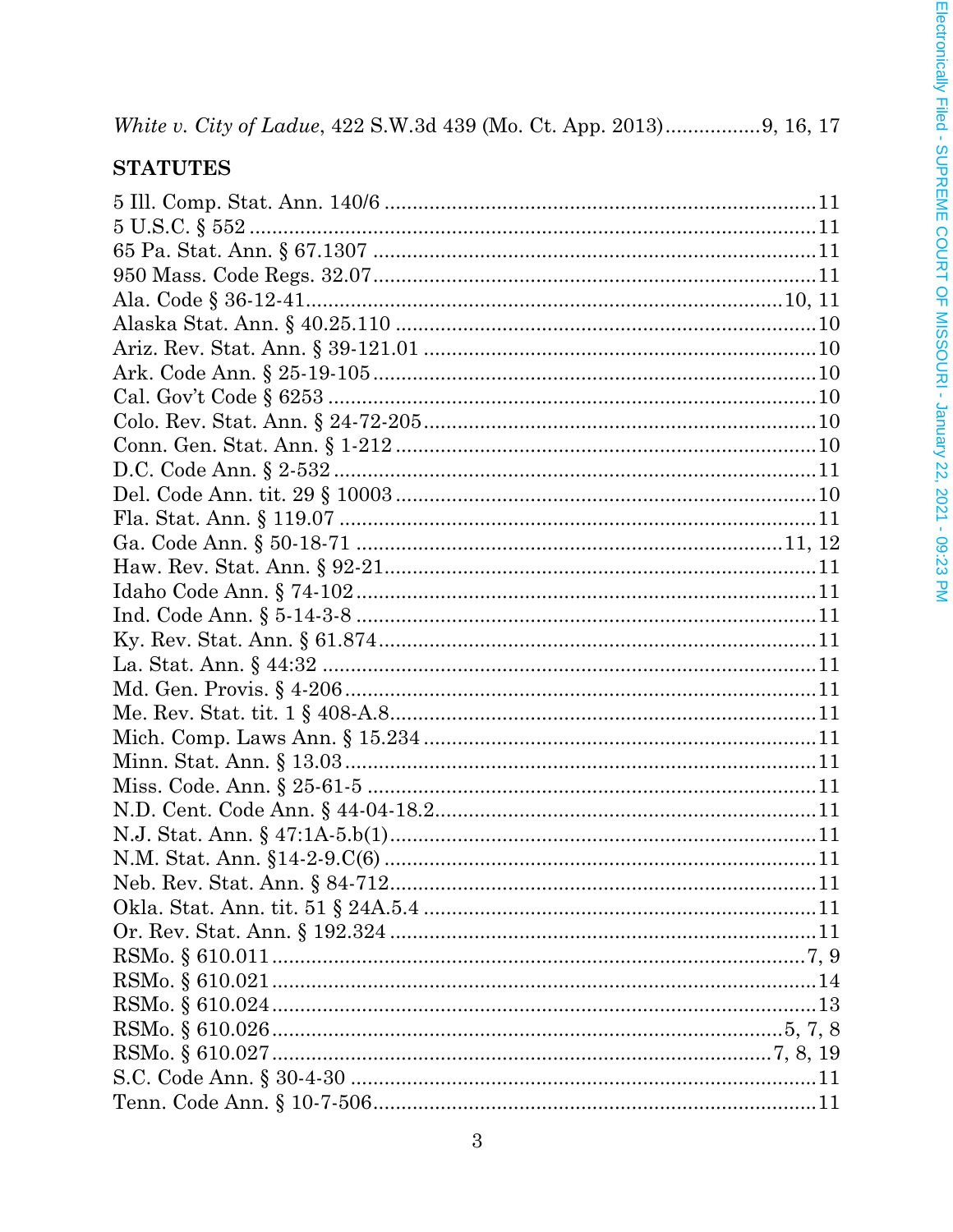## **OTHER AUTHORITIES**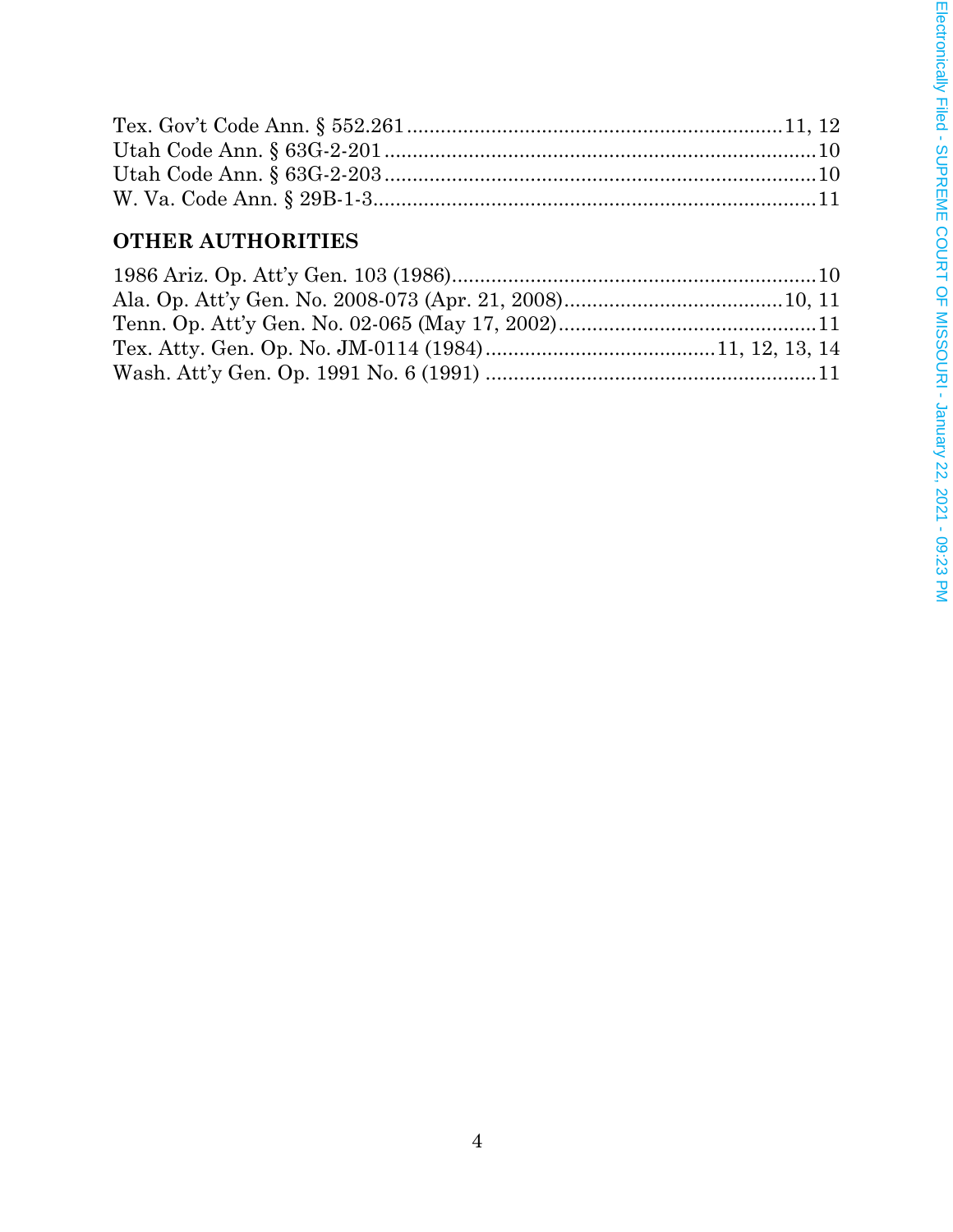#### **ARGUMENT**

**I. Government Respondents May Not Charge Fees Associated with an Attorney to Members of the Public Seeking Public Records under Missouri's Sunshine Law.**

The primary question of law before this Court is whether government entities in Missouri may charge fees associated with an attorney to people requesting public records under Missouri's Sunshine Law. The answer to that question has yet to be provided by a court of appeal of this state. The statute does not authorize the charging of attorney's fees, and no court until the trial court in the instant case has ever supported the charging of any fees associated with an attorney to requesters under the Sunshine Law. This Court should uphold Missouri's Sunshine Law, prohibit the government from charging members of the public attorney's fees for access to public records, and enforce the legislature's stated public policy of transparency in government.

# **A. The Sunshine Law Does Not Explicitly Authorize the Government to Charge Fees for an Attorney.**

The Sunshine Law does not include an explicit provision authorizing the charging of attorney's fees. Government Respondents are asking this Court to expand the definition of "research time" in RSMo. § 610.026.1(1) to include attorney review time. There are several problems with the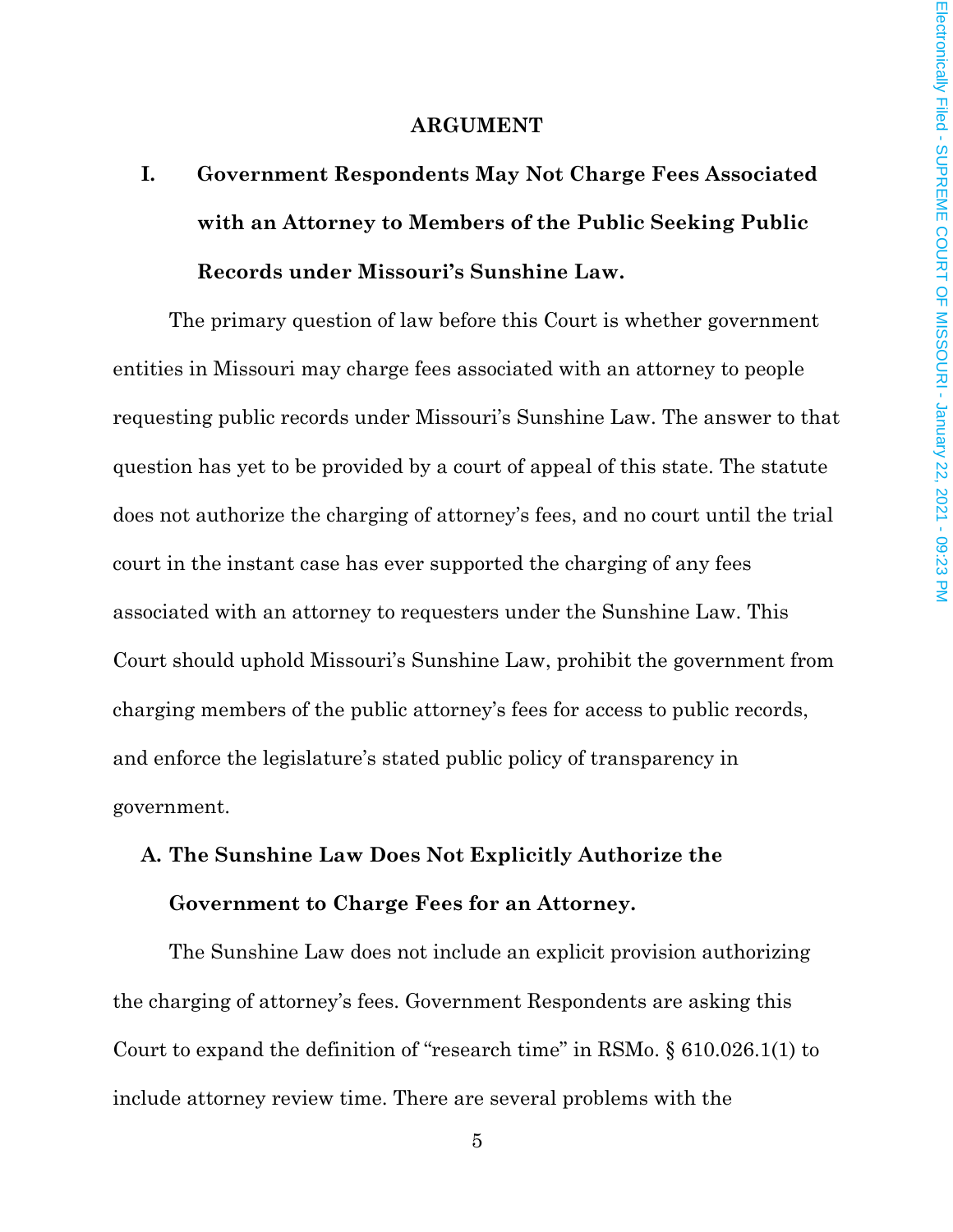government's recommendation. First, the plain language of Missouri's Sunshine Law does not authorize the government to charge fees associated with an attorney. Second, the Sunshine Law must be construed liberally in favor of public access to public records, not in favor of a government entity seeking to prevent public access, and any reasonable statutory construction does not authorize the charging of attorney's fees. Third, the government's unsupported position would drastically reduce public access to public records by dramatically increasing costs on the public, an outcome opposed by the public policy annunciated in the Sunshine Law. Finally, the vast majority of American jurisdictions require an express statutory provision authorizing the government to charge for an attorney to review records in order to protect public access to public records. The trial court's ruling should be reversed.

# **1. The Plain Language of Missouri's Sunshine Law Does Not Authorize Charges Associated with an Attorney.**

First, the plain language of Missouri's Sunshine Law does not support the charging of attorney's fees. Government Respondents must be able to point to some statutory provision expressly authorizing the charging of the fees they are attempting to assess Appellant here. *See R.L. Polk & Co. v. Missouri Dep't of Revenue*, 309 S.W.3d 881, 885-86 (Mo. Ct. App. 2010) (requiring express authorization of the particular fees assessed by the government under the Sunshine Law). No express authorization exists.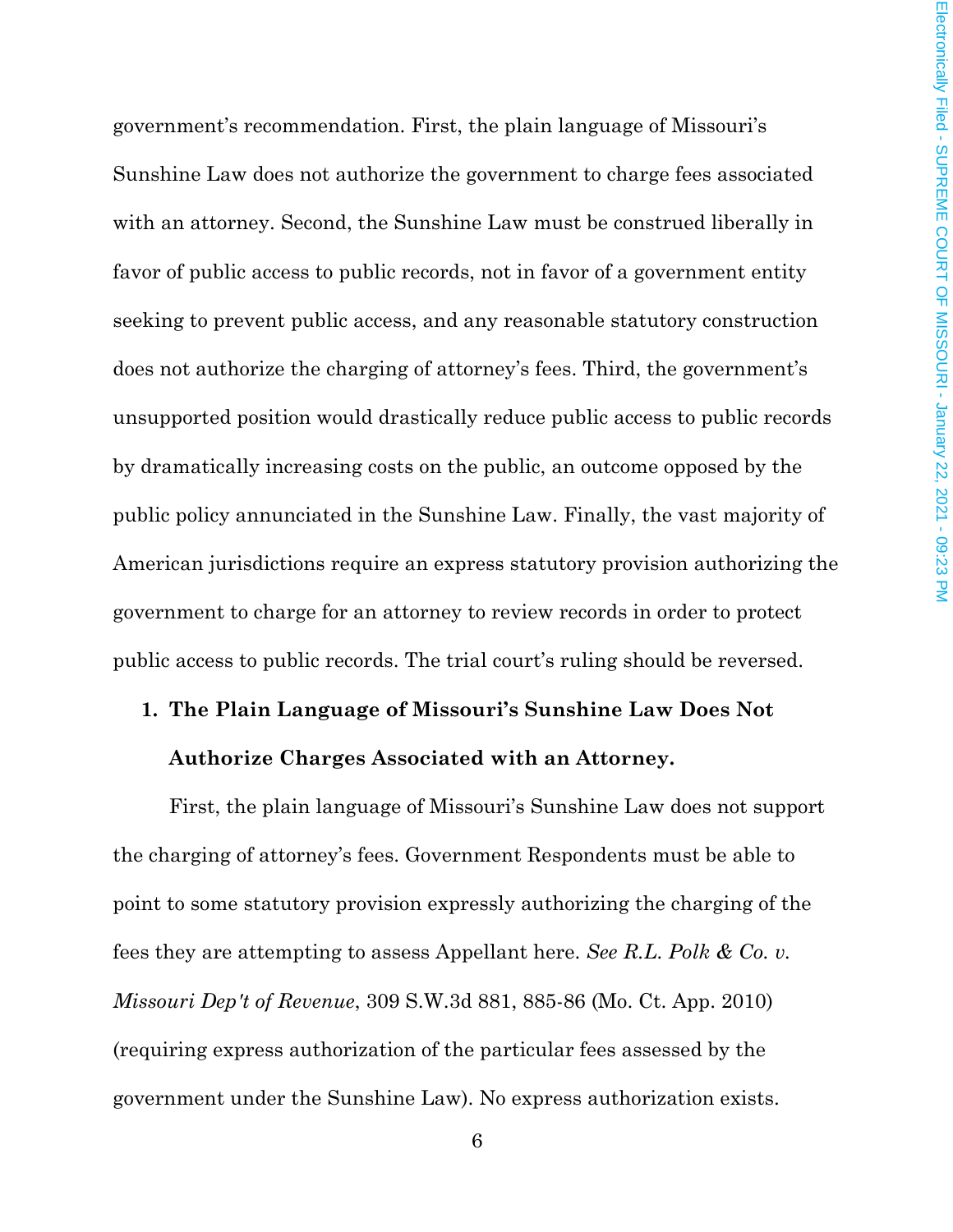Government Respondents only point to RSMo. § 610.026.1(1) and the authorization to charge for "research time." The terms "attorney's fees", "attorney", "review", "redact", and a slew of other related terms do not appear in that section. *Id.* The statute expressly authorizes fees for other listed professionals: RSMo. § 610.026 authorizes charges for "clerical staff," "programming," and "trained personnel required to duplicate… maps, blueprints, or plats." Just a section later, attorney's fees are expressly authorized in the Sunshine Law at RSMo. §§ 610.027.3-4 for plaintiffs succeeding in their suits against government entities. The legislature clearly knew how to authorize attorney's fees, and in fact did for other situations. The legislature never authorized the government to charge attorney's fees. The plain language of the statute does not support government Respondents' contention that they are authorized to charge attorney's fees.

#### **2. Statutory Construction Prohibits the Government from**

#### **Charging Fees Associated with an Attorney.**

Second, statutory construction does not support the charging of attorney's fees. Missouri's Sunshine Law must be construed liberally to benefit the public, not the government. RSMo. § 610.011 requires the Sunshine Law's public-records-access provisions to be "liberally construed and their exceptions strictly construed." "Under the Sunshine Law, records of public governmental bodies shall be open to the public unless otherwise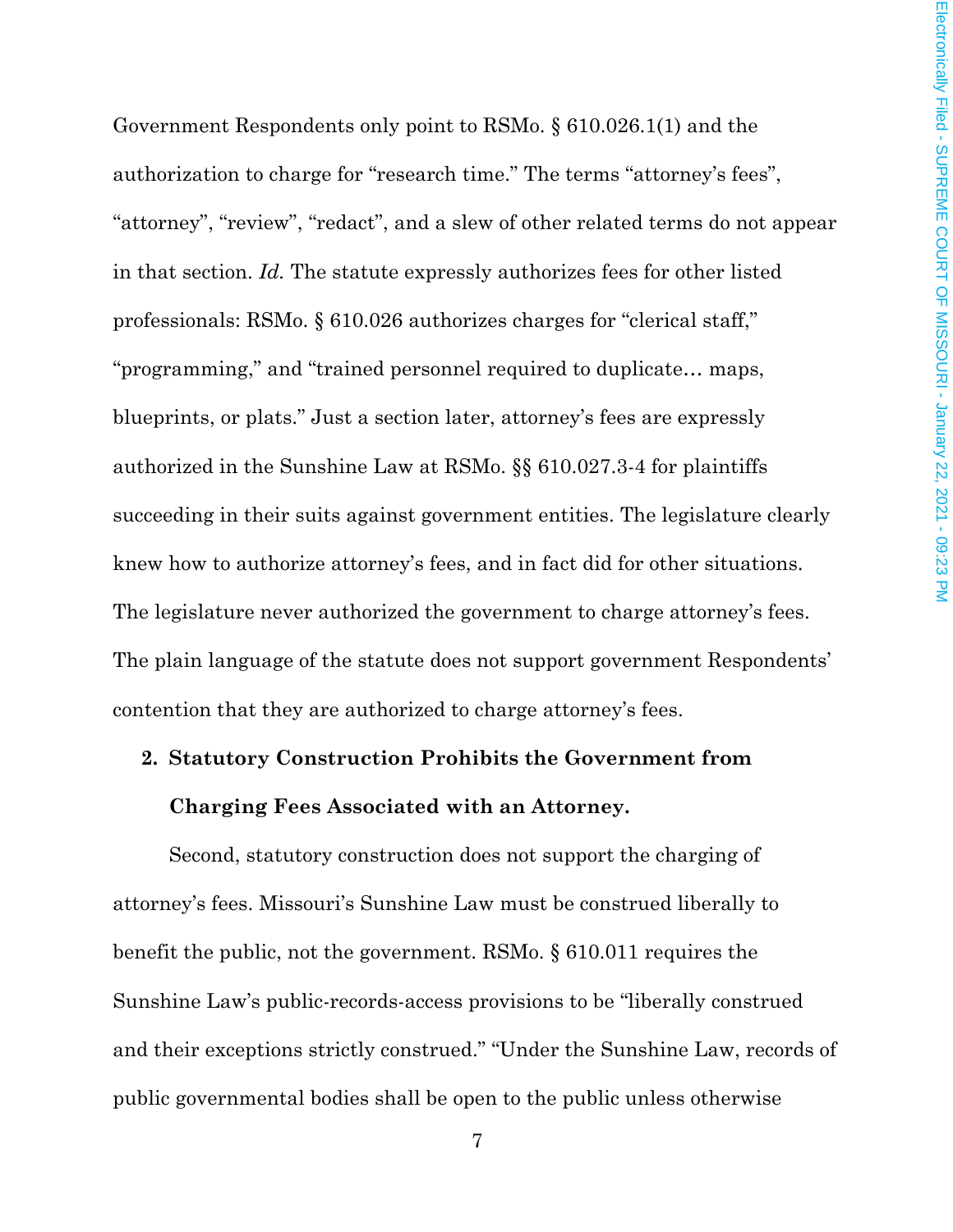provided by law." *Nat'l Council for Teachers Quality, Inc. v. Curators of Univ. of Missouri*, 446 S.W.3d 723, 725 (Mo. Ct. App. 2014). Openness and public access to public records is the default in Missouri. *See id.*; *News–Press and Gazette Co. v. Cathcart,* 974 S.W.2d 576, 578 (Mo. Ct. App. 1998).

Charging attorney's fees restricts public access to public records, and any fee authorizations must be strictly construed. *See Deaton v. Kidd*, 932 S.W.2d 804, 807 (Mo. Ct. App. 1996); *R.L. Polk & Co.*, 309 S.W.3d at 885-86. Government Respondents again only point to RSMo. § 610.026.1(1) and ask this Court to liberally read an authorization to charge attorney's fees into the express authorization to charge for "research time." Government Respondents are not entitled to a liberal construction of "research time." In fact, the opposite is true: The authorization of charges for research time must be strictly construed.

The Court must also look to the rest of the statutory framework to determine if the government Respondents may charge attorney's fees. *R.L. Polk & Co.*, 309 S.W.3d at 885 (finding that RSMo. § 610.026.1(1) expressly authorizes a per record fee for copies while RSMo. § 610.026.1(2) does not). The fact that RSMo. § 610.026 authorizes charges for professional staff and that RSMo. § 610.027 authorizes charges for attorneys also supports the need for some express authorization for the government to charge attorney's fees. Like in *R.L. Polk & Co.*, the absence of express authorization in one part of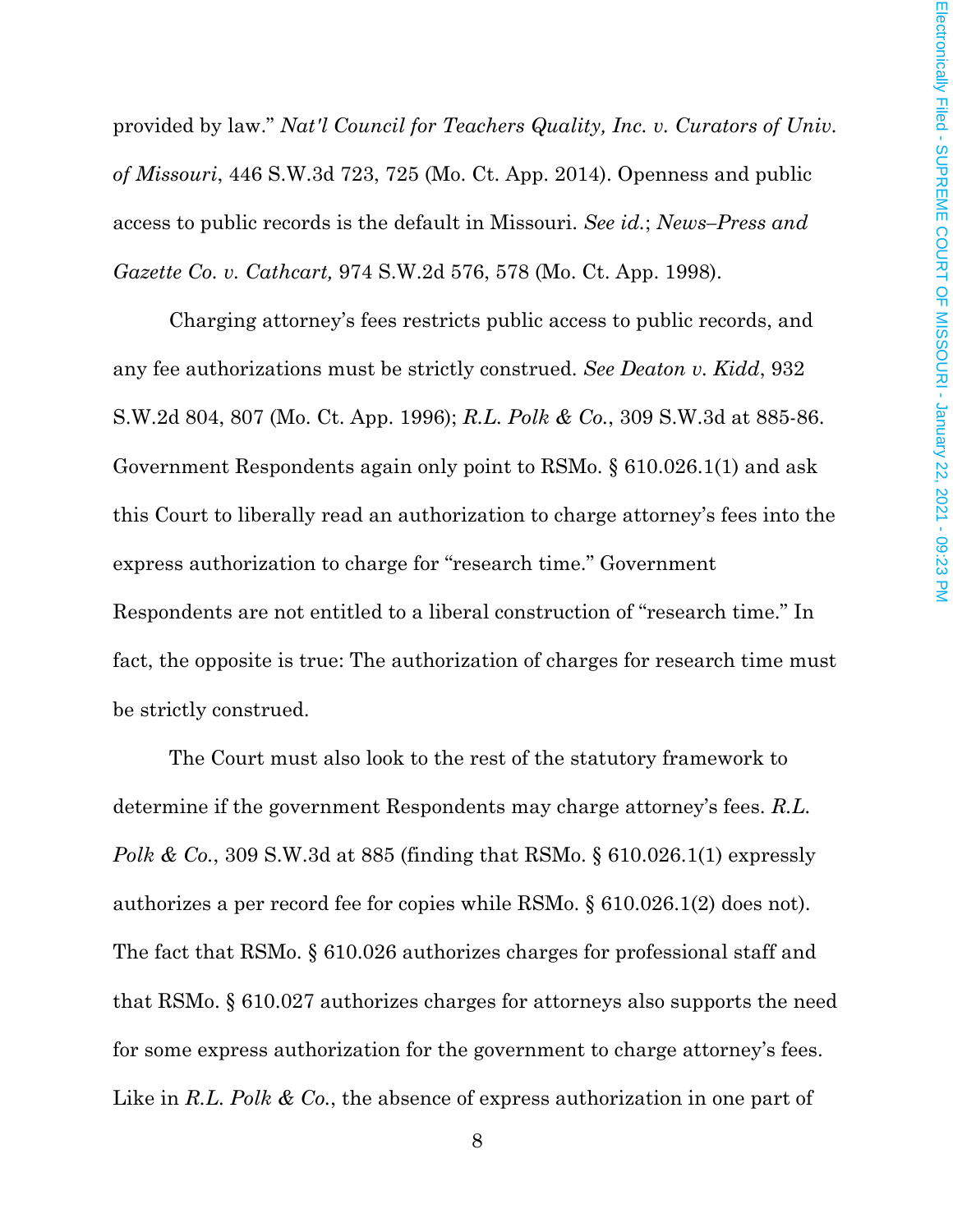the statute and the presence of it in another should be determinative: Respondents may not charge Appellant attorney's fees. *See id.*

# **3. Public Policy Interests Weigh in Favor of Prohibiting the Government from Charging Attorney's Fees.**

The public interest and public policy do not support the charging of attorney's fees. RSMo. § 610.011 clearly announces: "It is the public policy of this state that meetings, records, votes, actions, and deliberations of public governmental bodies be open to the public unless otherwise provided by law. Sections 610.010 to 610.200 shall be liberally construed and their exceptions strictly construed to promote this public policy." Missouri courts have noted the immense restriction charging attorney's fees would have on public access to public records in *White v. City of Ladue*, 422 S.W.3d 439, 452 n.10 (Mo. Ct. App. 2013). While government Respondents attempt to minimize the hourly charges in this case, permitting the government to charge attorney's fees would also permit much higher charges than the ones assessed by Respondents, especially when the government hires outside counsel, as was the case in *White v. City of Ladue*. *Id.* at 452-53. Respondents' recommendations would effectively eliminate public access to public records, abrogate the public policy purpose of the Sunshine Law, and leave the independence of a free press to the whims of the government. Public policy clearly does not support the charging of attorney's fees.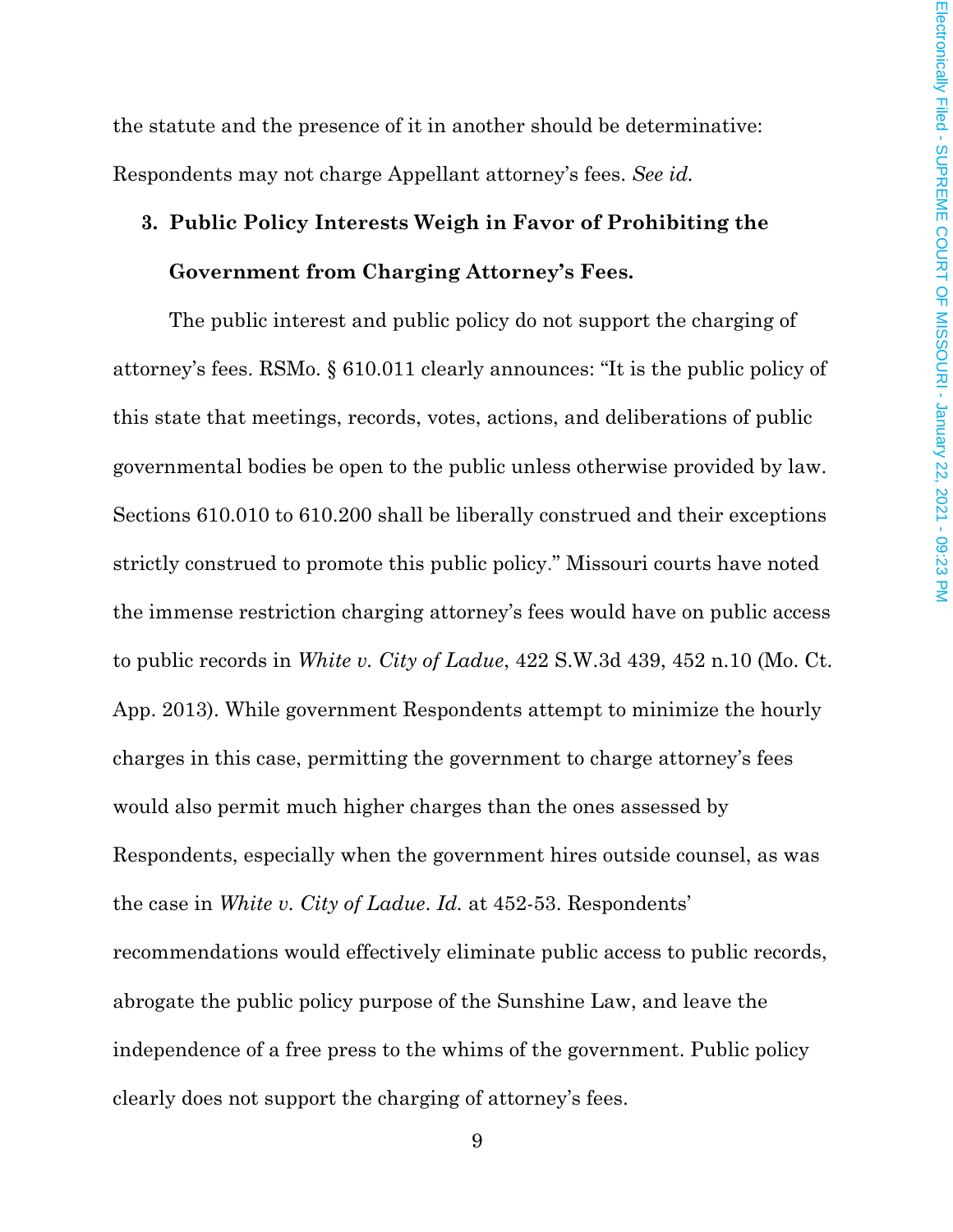# **4. The Vast Majority of Other Jurisdictions Require an Express Authorization to Charge for Attorney Review Time.**

Outside of Missouri, other jurisdictions overwhelmingly require specific express authorizations for government entities to charge for attorney review time. It appears that only five states' courts have interpreted their public records laws to allow government entities to charge fees not explicitly authorized in statute.1 On the other hand, at least 39 states, the federal government, and Washington, D.C. do not permit the government to charge fees not explicitly included in the statute.2 For example, Alabama permits

<sup>2</sup> These states are: **Alabama** (Ala. Code § 36-12-41; Ala. Op. Att'y Gen. No. 2008-073 (Apr. 21, 2008)); **Alaska** (Alaska Stat. Ann. § 40.25.110(b)-(c); *Fuller v. City of Homer*, 113 P.3d 659, 666 (Alaska 2005)); **Arizona** (Ariz. Rev. Stat. Ann. § 39-121.01.D.1; 1986 Ariz. Op. Att'y Gen. 103 (1986); *Hanania v. City of Tucson*, 624 P.2d 332, 333 (Ariz. Ct. App. 1980)); **Arkansas** (Ark. Code Ann. § 25-19-105(d)(3)(A)(i)); **California** (Cal. Gov't Code § 6253(b); *N. Cty. Parents Org. v. Dep't of Educ.*, 28 Cal. Rptr. 2d 359 (Cal. Ct. App. 1994)); **Connecticut** (Conn. Gen. Stat. Ann. § 1-212(b)(1)); **Delaware** (Del. Code Ann. tit. 29 § 10003(m)(2)); **Florida** (Fla. Stat. Ann. §

<sup>1</sup> These states are: **Colorado** (Colo. Rev. Stat. Ann. § 24-72-205(6)(a); *Mountain-Plains Inv. Corp. v. Parker Jordan Metro. Dist.*, 312 P.3d 260, 268 (Co. Ct. App. 2013)); **Kansas** (*Data Tree, LLC v. Meek*, 109 P.3d 1226, 1239 (Kan. 2005)); **Rhode Island** (*Direct Action for Rights & Equal. v. Gannon*, 819 A.2d 651, 661 (R.I. 2003)); **Utah** (*Bryner v. Canyons Sch. Dist.*, 351 P.3d 852, 860 (Utah Ct. App. 2015); and **Virginia** (*Am. Tradition Inst. V. Rector & Visitors of Univ. of Virginia*, 756 S.E.2d 435, 443 (Va. 2014). However, Utah arguably could be excluded from this list. Utah's statute permits the government to charge records requesters if it needs to "tailor information" provided. (Utah Code Ann. § 63G-2-201(8), 203(1)-(2)). The Utah Court of Appeals has held that the physical act of redacting a video is a form of tailoring information. *Bryner*, 351 P.3d at 860.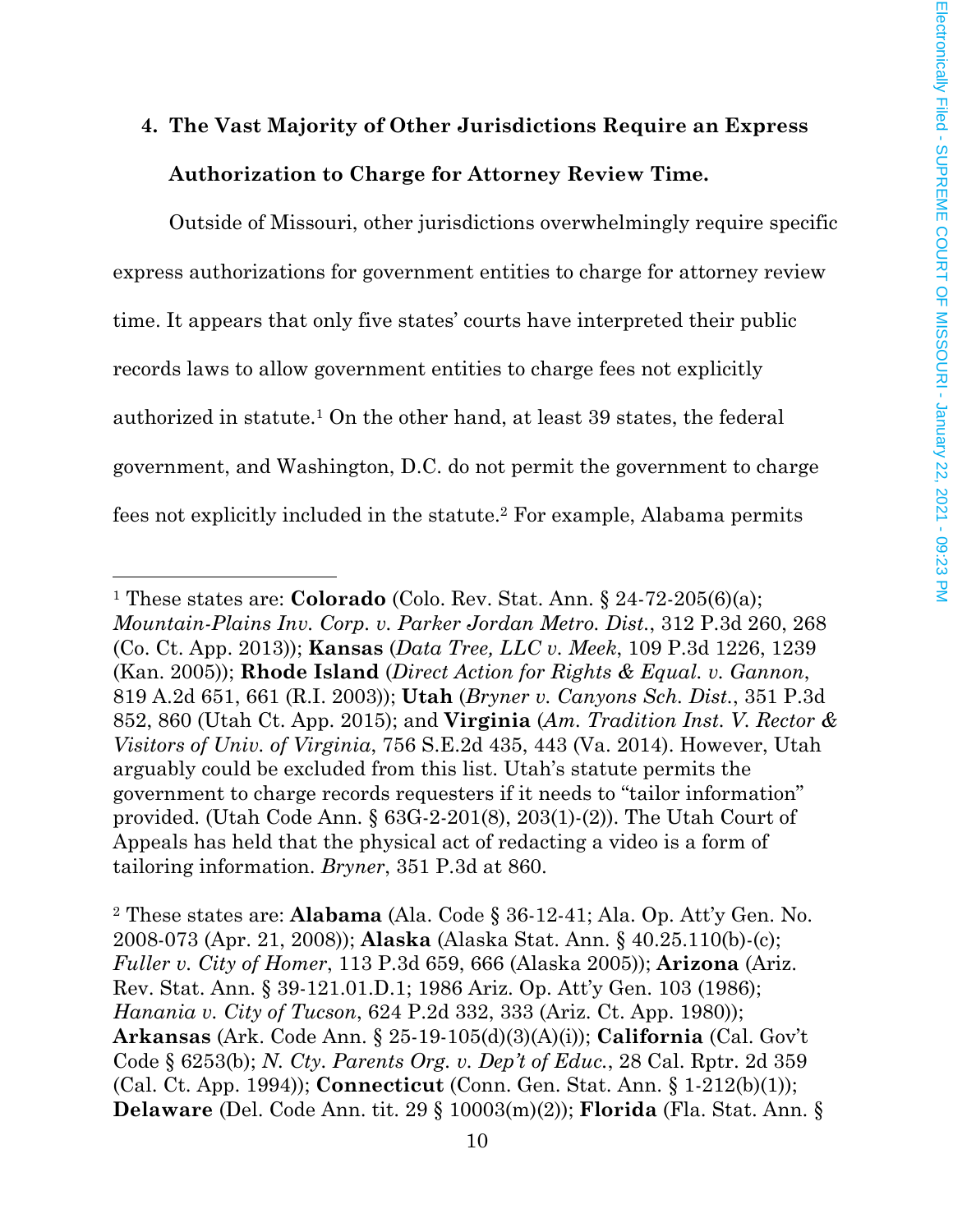government entities to charge "legal fees", but that phrase is construed to mean permissible fees, not fees for an attorney to review records. Ala. Code § 36-12-41; Ala. Op. Att'y Gen. No. 2008-073 (Apr. 21, 2008). In Florida, a broad provision permits government entities to charge a special service fee, which at least one court held includes allowing charges for "research." Fla. Stat. Ann. § 119.07(4)(d); *Carden v. Chief of Police, City of Clewiston Police* 

<sup>119.07(4)(</sup>d); *Carden v. Chief of Police, City of Clewiston Police Dep't*, 696 So. 2d 772, 773 (Fla. Dist. Ct. App. 1996)); **Georgia** (Ga. Code Ann. § 50-18-71; *Trammell v. Martin*, 408 S.E.2d 477, 479 (Ga. Ct. App. 1991)); **Hawaii** (Haw. Rev. Stat. Ann. § 92-21); **Idaho** (Idaho Code Ann. § 74-102); **Illinois** (5 Ill. Comp. Stat. Ann. 140/6); **Indiana** (Ind. Code Ann. § 5-14-3-8(b)); **Iowa** (*Rathmann v. Bd. Of Directors of Davenport Cmty. Sch. Dist.*, 580 N.W.2d 773, 777 (Iowa 1998)); **Kentucky** (Ky. Rev. Stat. Ann. § 61.874(3)); **Louisiana** (La. Stat. Ann. § 44:32.C(3)); **Maine** (Me. Rev. Stat. tit. 1 § 408- A.8); **Maryland** (Md. Gen. Provis. § 4-206(b)); **Massachusetts** (950 Mass. Code Regs. 32.07(2)(d)); **Michigan** (Mich. Comp. Laws Ann. § 15.234); **Minnesota** (Minn. Stat. Ann. § 13.03); **Mississippi** (Miss. Code. Ann. § 25- 61-5); **Nebraska** (Neb. Rev. Stat. Ann. § 84-712(3)(c)); **New Jersey** (N.J. Stat. Ann. § 47:1A-5.b(1)); **New Mexico** (N.M. Stat. Ann. §14-2-9.C(6)); **New York** (*Time Warner Cable News NY1 v. New York City Police Dep't*, 36 N.Y.S.3d 579, 596-97 (N.Y. Sup. Ct. 2016)); **North Dakota** (N.D. Cent. Code Ann. § 44-04-18.2); **Ohio** (*State ex rel. The Warren Newspapers, Inc. v. Hutson*, 640 N.E.2d 174, 180 (Ohio 1994)); **Oklahoma** (Okla. Stat. Ann. tit. 51 § 24A.5.4); **Oregon** (Or. Rev. Stat. Ann. § 192.324(4)); **Pennsylvania** (65 Pa. Stat. Ann. § 67.1307(g)); **South Carolina** (S.C. Code Ann. § 30-4-30(B)); **Tennessee** (Tenn. Code Ann. § 10-7-506(c)(1); Tenn. Op. Att'y Gen. No. 02- 065 (May 17, 2002)); **Texas** (Tex. Gov't Code Ann. § 552.261(a); Tex. Atty. Gen. Op. No. JM-0114 (1984)); **Vermont** (*Doyle v. City of Burlington Police Dep't*, 219 A.3d 326 (Vt. 2019)); **Washington** (Wash. Att'y Gen. Op. 1991 No. 6 (1991)); **West Virginia** (W. Va. Code Ann. § 29B-1-3(e)); and **Wisconsin** (*Milwaukee Journal Sentinel v. City of Milwaukee*, 815 N.W.2d 367, 374 (Wis. 2012)), along with the **federal government** (5 U.S.C. § 552(a)(4)(A)) and **Washington, D.C.** (D.C. Code Ann. § 2-532(b-1)-(b-2)).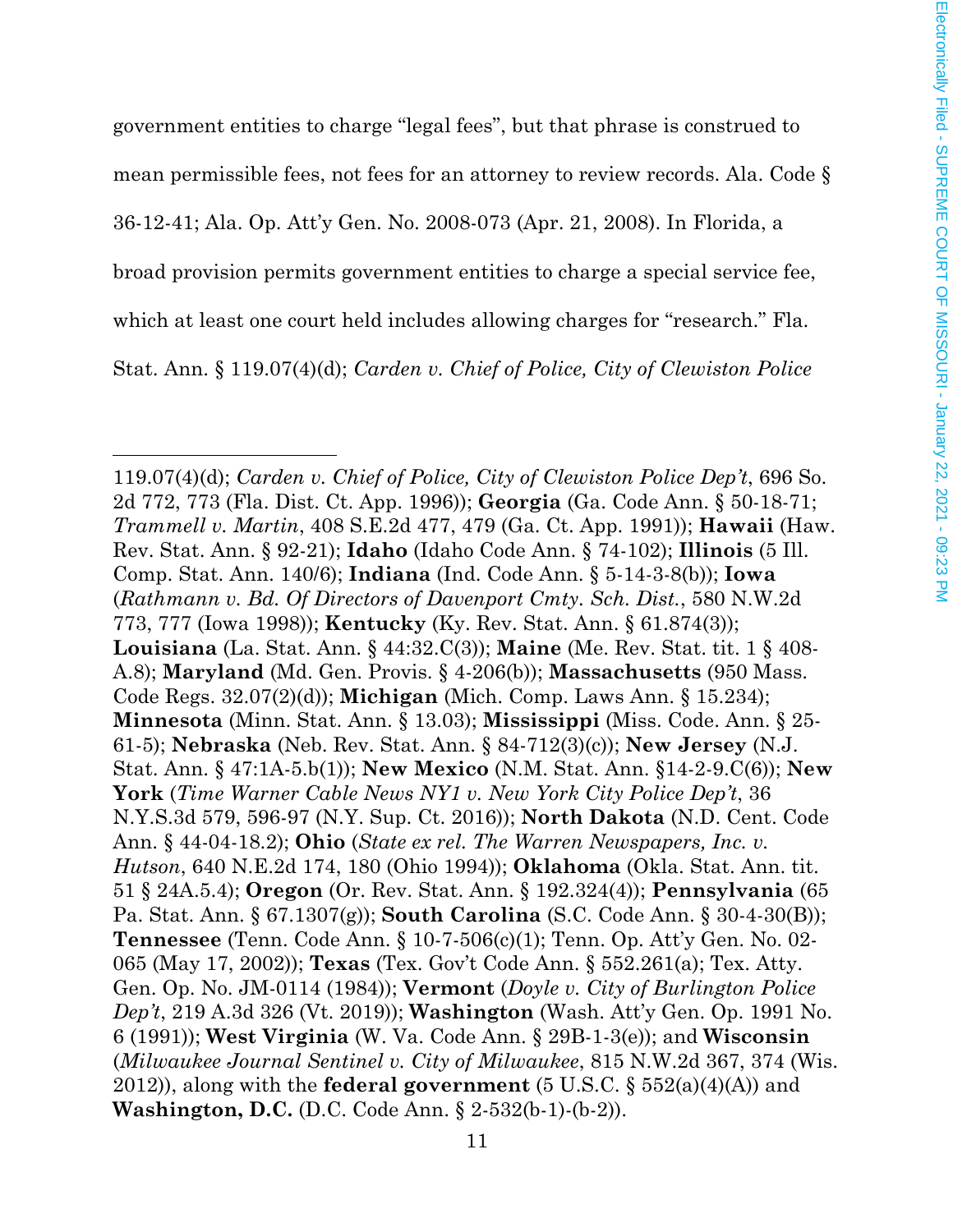*Dep't*, 696 So. 2d 772, 773 (Fla. Dist. Ct. App. 1996). However, "research" was interpreted to mean a deep and labor-intensive search, not attorney review. *Carden*, 696 So. 2d at 773. Georgia explicitly allows a charge for redaction, but those charges cannot include the legal review an attorney would conduct to determine what to redact. Ga. Code Ann. § 50-18-71; *Trammell v. Martin*, 408 S.E.2d 477, 479 (Ga. Ct. App. 1991). Ohio's statute permits charging records requesters at cost, but that charge cannot include labor costs undertaken by the state. *State ex rel. The Warren Newspapers, Inc. v. Hutson*, 640 N.E.2d 174, 180 (Ohio 1994). Texas's statute also includes broad language, but the Texas Attorney General's Office opined that any cost a government entity wanted to charge must be expressly included in statute. Tex. Gov't Code Ann. § 552.261(a); Tex. Atty. Gen. Op. No. JM-0114 (1984). Overwhelmingly, jurisdictions in the United States of America do not authorize government entities to charge members of the public fees to access public records unless those fees are clearly and explicitly authorized by statute.

A Texas Attorney General opinion explains why courts should narrowly construe the fee authorizations in public records statutes.

A governmental entity employs individuals, and compensates them, to assist it in discharging its lawful duties and functions. Among these duties and functions is the obligation to provide the public with that to which it is entitled by law. Where the law in question is the Open Records Act, the "duty" is to provide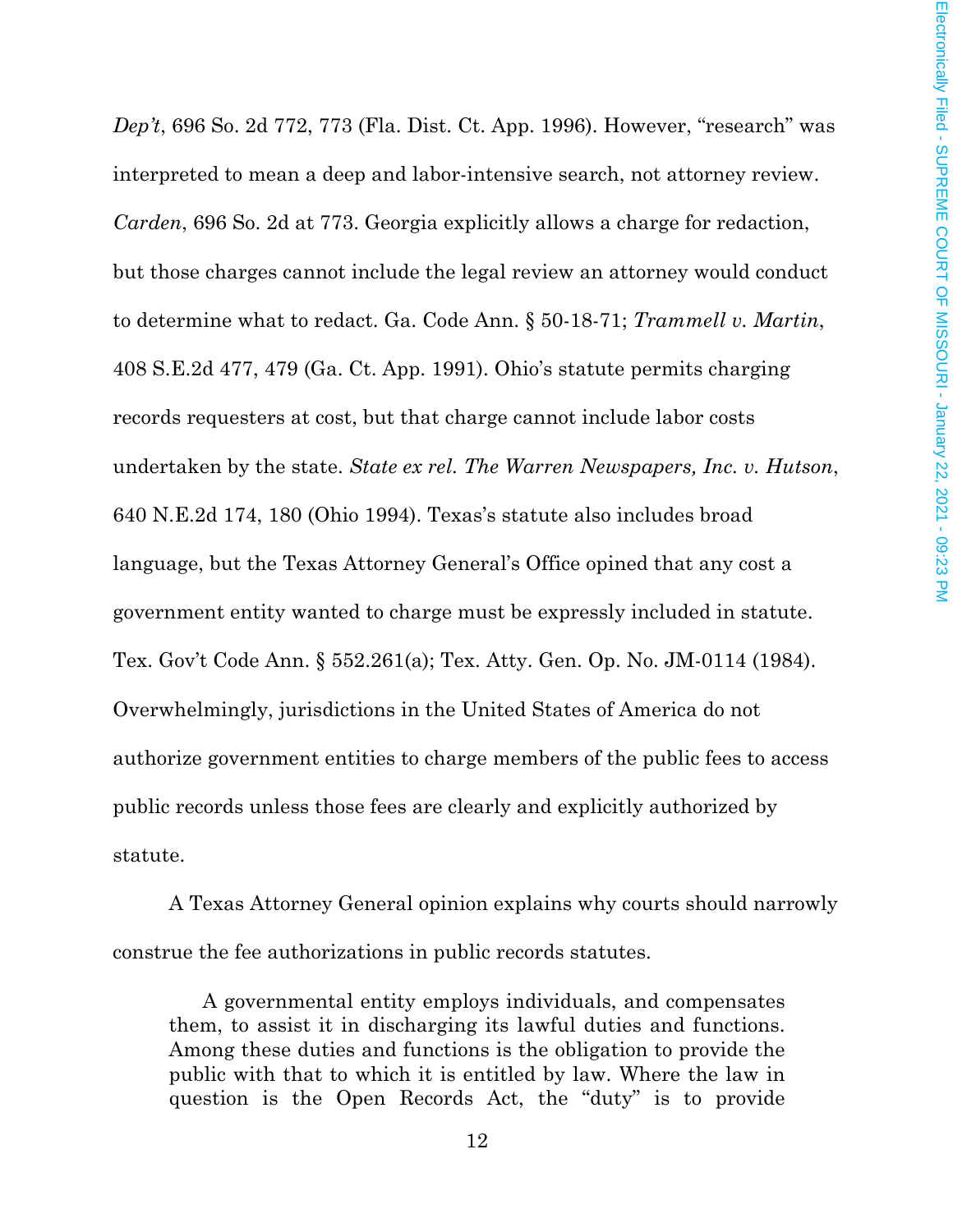information collected, assembled, or maintained by the entity to members of the public who request it and are legally entitled to it.

Nothing short of an explicit declaration would convince us that the legislature intended that governmental entities be able to impose a separate charge to the public for the time spent by their employees in compiling subsection (a) records and making them available to the public. As noted, a governmental employee who provides public records to the public is simply discharging one of his primary duties as a governmental employee. He is paid by the entity for discharging such duties. Absent express statutory authority, we do not believe that entities may in effect require the public to reimburse them for the time spent by their employees in providing the public with a service to which it is legally entitled. If the service provided by the entity is required by law to be provided, we believe that the costs incurred in providing the service must be borne by the entity itself. The entity may pass these costs along to the public only if it is expressly authorized to do so. Tex. Atty. Gen. Op. No. JM-0114 at p. 3 (1984)

Likewise, in Missouri, government entities have a responsibility to provide public records to the public. RSMo. § 610.024(1) imposes an additional duty on Missouri government entities to separate exempt from nonexempt records. *See St. Louis Police Officers' Ass'n v. Bd. of Police Comm'rs of City of St. Louis*, 259 S.W.3d 526, 528 (Mo. 2008) ("Generally the use of the word 'shall' connotes a mandatory duty."). The Sunshine Law does not make separation of exempt and nonexempt material conditional on a request; government entities must obey the law and do it. RSMo. § 610.024(1). Taxpayer money is already allocated for this very purpose.

The Texas Attorney General provided further reasoning for preventing a government entity from charging members of the public to redact public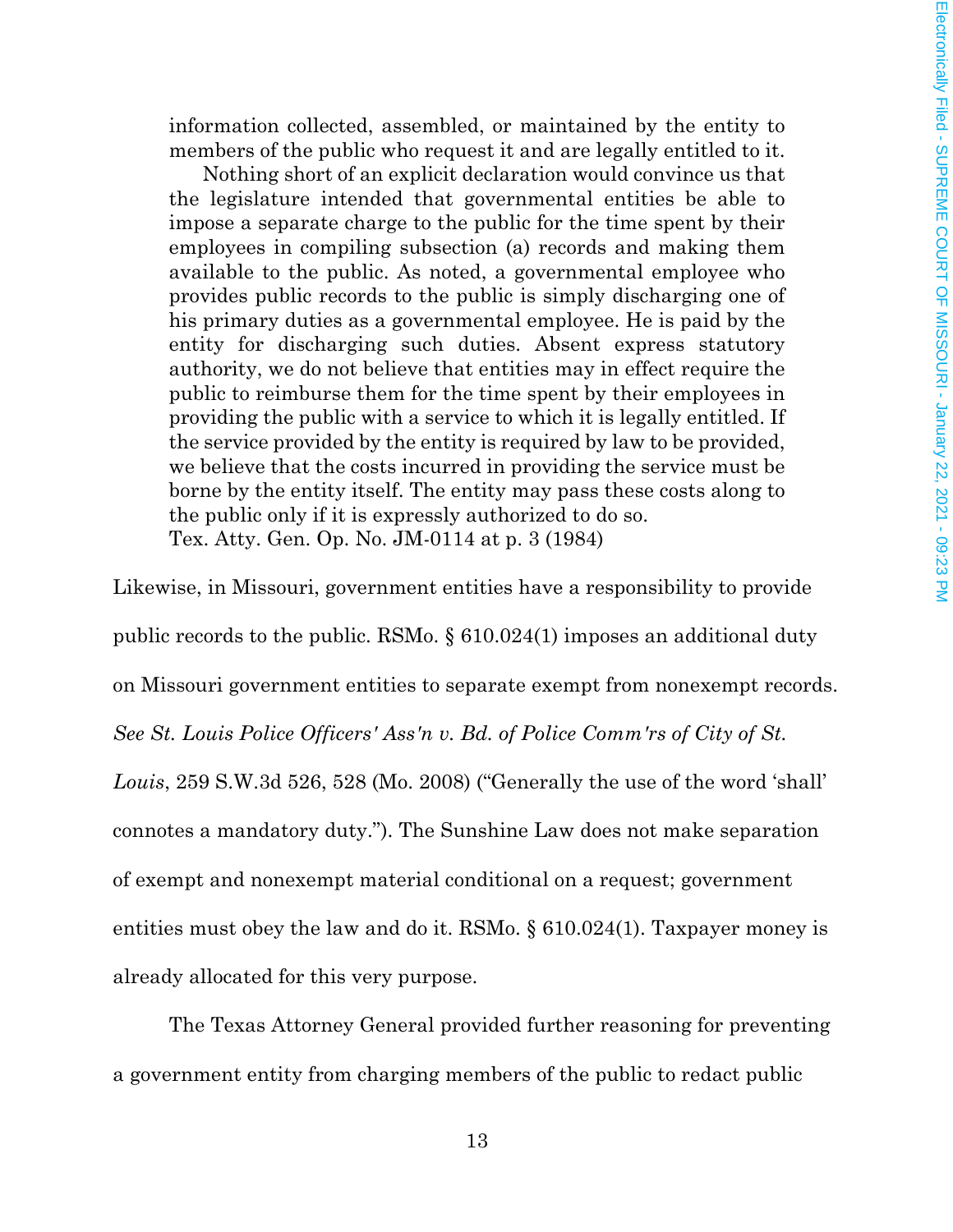records without an express authorization, especially when the government is

not required to withhold the records.

But where the employee time is spent in deleting material from the requested information – which, of course, the governmental entity is not <u>obligated</u> to do except where section  $3(a)(1)$ information is involved – it cannot be argued that the requestor benefits in any way from the expenditure of time. To conclude that a governmental body may charge a requestor for time spent by its employees in carrying out its decision to withhold material from the requestor is to conclude that it may charge the requestor for information that he does <u>not</u> get. Under this conclusion, the more the government decides to withhold, the more the requestor will have to pay. We do not believe this is a reasonable result. Tex. Atty. Gen. Op. No. JM-0114 p. 4 (1984) (emphasis in original)

Respondents here charged Appellant for reviewing records, allegedly because they may implicate attorney-client privilege. Missouri's Sunshine Law authorizes the government to close "any confidential or privileged communications between a public governmental body or its representatives and its attorneys" if it so chooses. RSMo. § 610.021(1). But the records requested by Appellant were not communications involving any of the public governmental body's attorneys. Some of the individuals may have been attorneys, but none represented the Office of the Governor. Respondents are seeking to charge Appellant a fee without express authorization to do so for review that Appellant does not want and does not appear to be authorized by law. Under Respondents' unreasonable interpretation, any government entity could charge any member of the public for attorney review time for any record,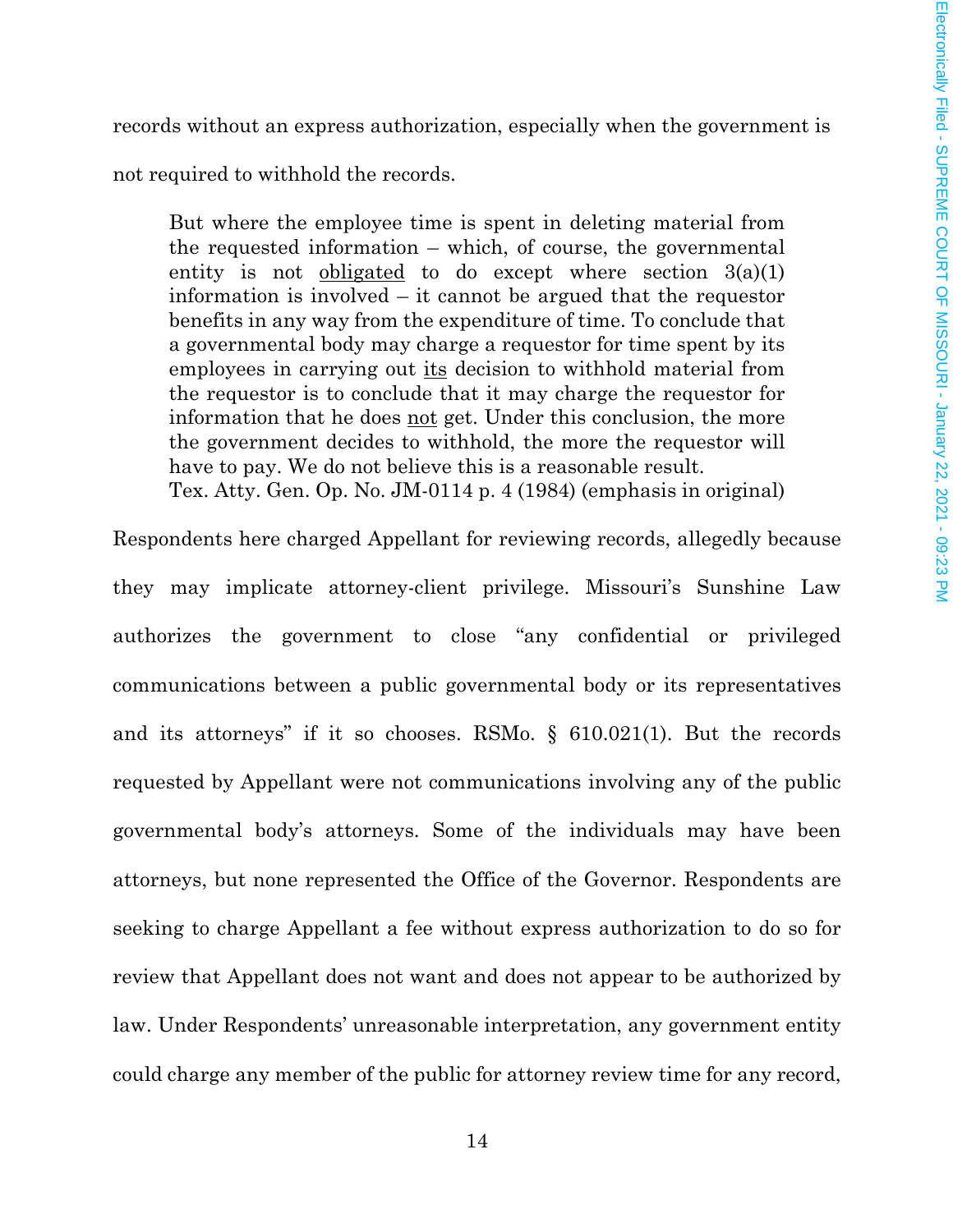essentially eliminating most of the public from accessing public records the government does not wish the public to see, negating the very purpose the Sunshine Law was supposed to fulfill.

Authorizing the government to charge the public fees to access public records inevitably limits access. This is why courts should avoid finding such authorizations where they are not explicitly included. The People of Missouri are entitled to set limits on government power and establish the responsibilities that come with having that power. The Sunshine Law is an example of both.

Government Respondents request that this Court discard longstanding precedent and the wide practice of requiring specific express authorizations of chargeable fees under the Sunshine Law along with strict construction of barriers to public access to public records. Their request would wrongly and irreparably damage the Sunshine Law. Therefore, this Court should reject Respondents' arguments, reverse the decision of the trial court, and permit the case to continue.

# **B. Caselaw Does Not Authorize the Government to Charge Attorney's Fees.**

Until the trial court here, no court has authorized the government to charge attorney's fees under the Sunshine Law. In fact, every previous case has found that the government may not charge such fees. *Swaine v.*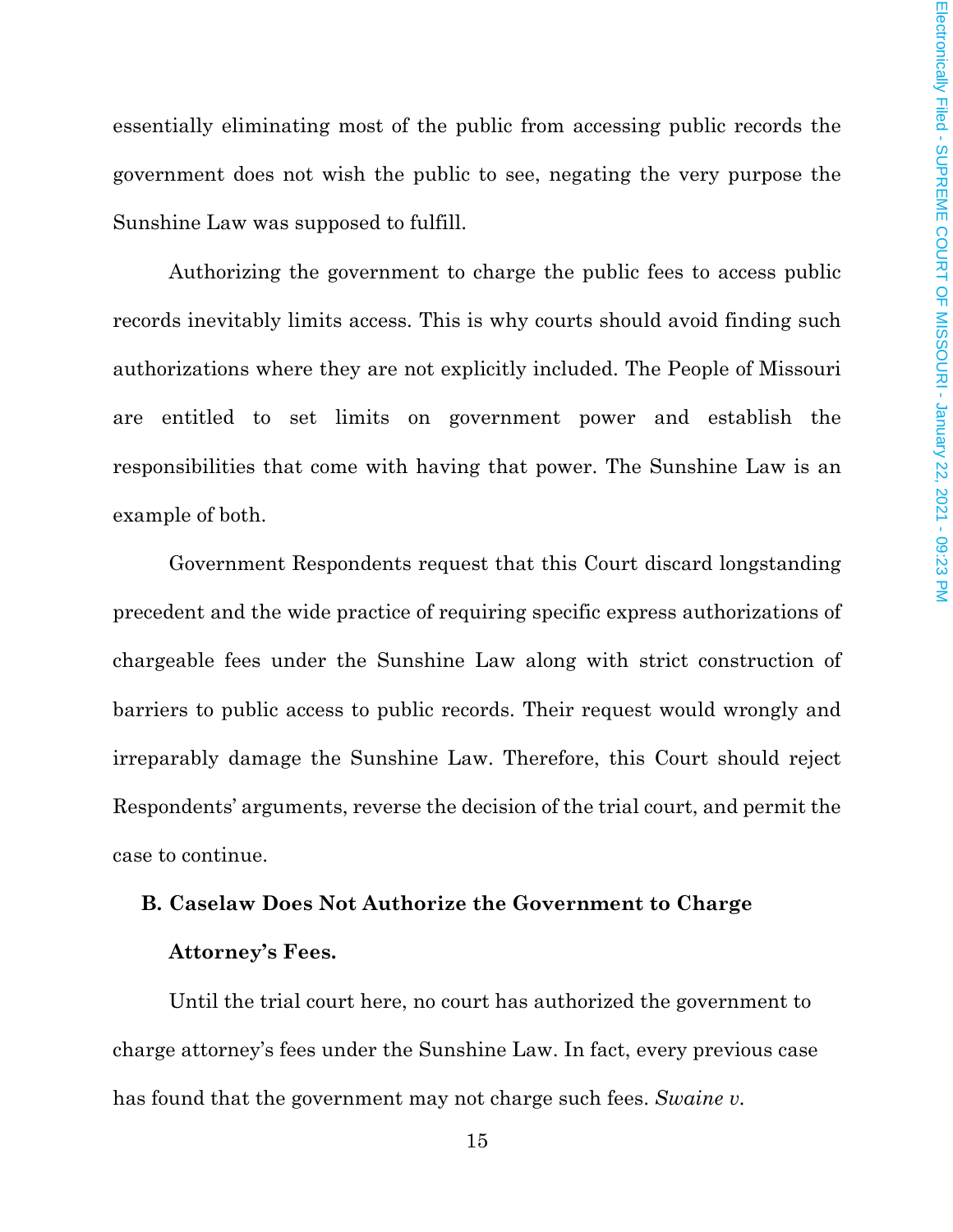*McCulloch*, No. 15SL-CC03842 (St. Louis County Circuit Court, Jan. 4, 2017); *White v. City of Ladue*, 422 S.W.3d 439, 452 n.10 (Mo. Ct. App. 2013) (ruling at the trial court level). Caselaw does not support government Respondents.

Respondents have mischaracterized *White v. City of Ladue*. The trial court there explicitly found that the government could not charge for attorney review time for records requested under the Sunshine Law. *Id.* at 452 n.10. That ruling by the trial court was so uncontroversial that neither party appealed that ruling. *Id.* The trial court ruling in *White* is clear: Government entities cannot charge for attorney review time under the Sunshine Law. The appellate court was also clear: It did not see a need to rule on this uncontroversial finding by the trial court.

The government Respondents here confuse the rest of *White's* ruling as if it supports their argument. Nowhere in the case does the Court authorize a charge of \$250 per hour for attorney review time. *Id.* The discussion around fees is highly limited and is only relevant to whether the government purposefully and knowingly violated the Sunshine Law. *Id.* at 452-53. In *White*, the government contracted with outside counsel at the rate of \$150 per hour. *Id.* The government charged \$250 per hour to a member of the public seeking records under the Sunshine Law for an attorney to review records. Id. At the trial level, the court found that charging these fees was impermissible under the Sunshine Law. *Id.* at 452 n.10. On appeal, the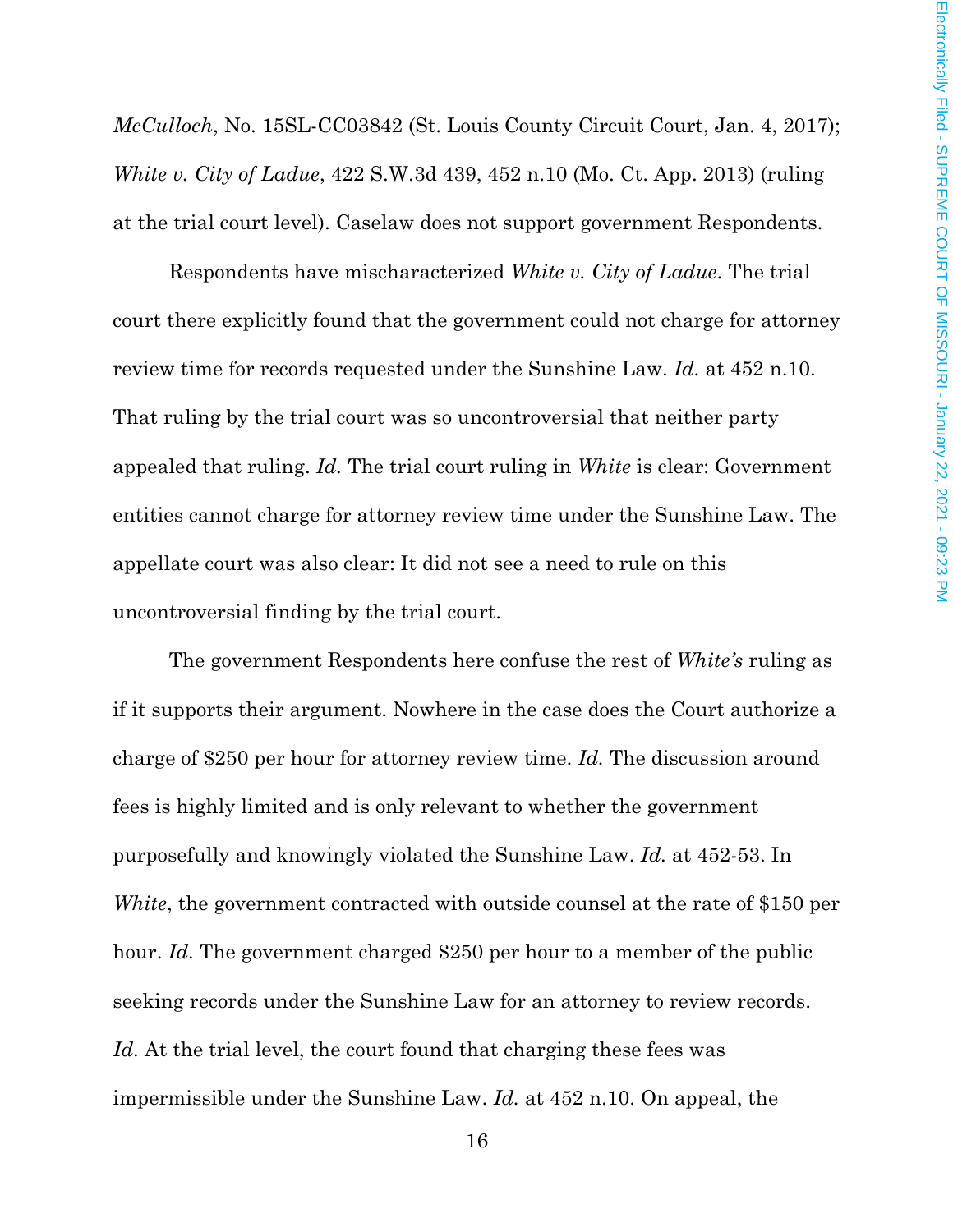parties already agreed that any charges for attorney review time was impermissible. *Id.* at 452 n.10. But a question remained: When the government impermissibly charged the member of the public, did charging more than \$150 per hour for an attorney – the rate the attorney was supposed to be paid by contract – constitute a knowing or purposeful violation of the Sunshine Law because the charge was for more than the actual cost? *Id.* at 452-53. The appellate court found that the government acted in good faith in charging \$250 per hour, but the court did not find that those charges were permissible. No reading of *White* authorizes the charging of attorney's fees for requests under the Sunshine Law. The trial court's ruling stood for the exact opposite, and the appellate court noted an amicus brief cautioning against charging attorney's fees. *Id.* at 452 n.10.

*White* is a perfect warning of the devastating consequences the government Respondents' reasoning would bring. If this Court adopts Respondents' unsupported position, members of the public could be charged high hourly rates to access public records. Respondents argue that they should have been able to charge Appellant upwards of \$22,500 (at a \$250 per hour rate) for public records related to a corruption scheme exposed by the Missouri House of Representatives. According to the government, the only reason the cost was lower – a little over \$3,600 (at a \$40 per hour rate) – was out of the mercy of government Respondents. Government Respondents in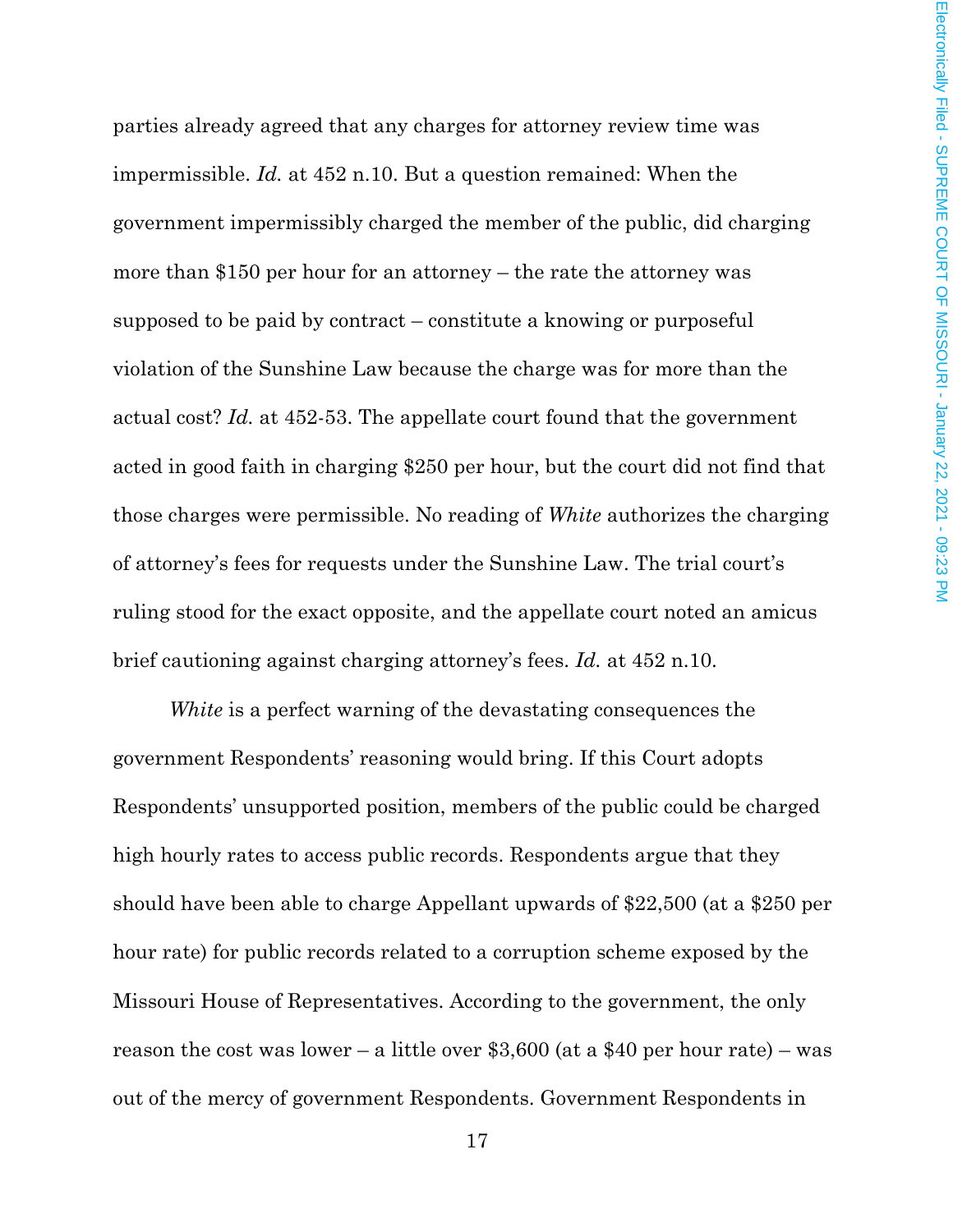effect argue that public records should be accessible only to the wealthy few at the government's sole discretion. Missouri's Sunshine Law stands for the opposite: Public records should be accessible to the public.

Respondents' argument has no basis in the law or even in necessity. The State Auditor's Office publishes their responses to Sunshine requests online for the public to see at no cost. *Office of Missouri State Auditor*, "Sunshine Law Postings", available online at

https://app.auditor.mo.gov/sunshinepostings/index.aspx. In *Nat'l Council for Teachers Quality, Inc. v. Curators of Univ. of Missouri*, the Court rejected the government's argument that it would be too burdensome to turn over specific public records because the government would need to hire specialized attorneys to review records to be released under the Sunshine Law. 446 S.W.3d at 728–29. The government has a responsibility to abide by Missouri's Sunshine Law, and the legislature gave government entities the responsibility to pay for lawyers to examine any records needing review. Respondents' arguments lack support and would greatly harm the public.

No case permits the government to charge attorney's fees to members of the public seeking public records. This case should not be the first. The Court should reject Respondents' arguments, reverse the decision of the trial court, and permit the case to continue.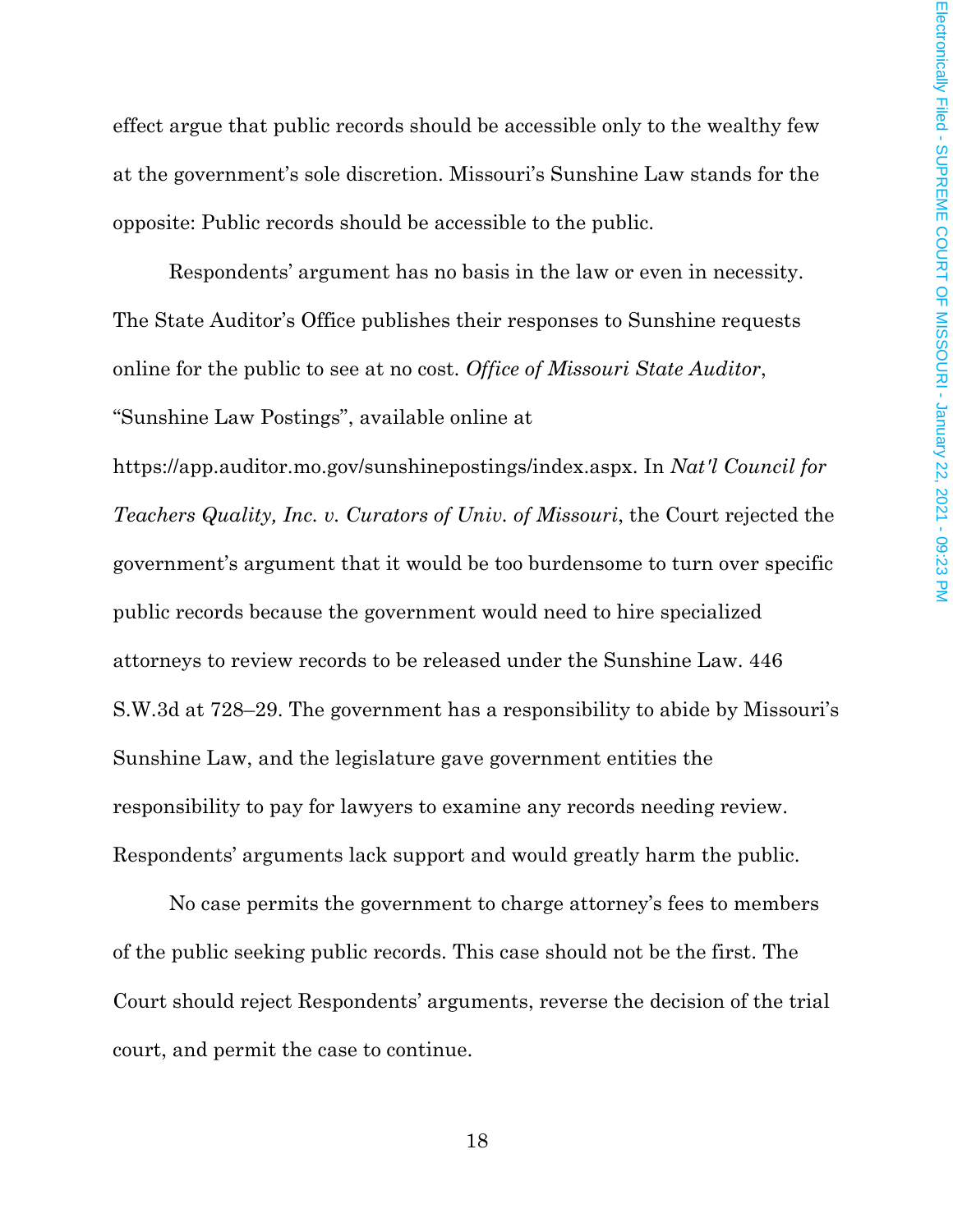#### **II. Appellant Properly Preserved his Points on Appeal**

Respondents incorrectly assert that Appellant has brought new claims or legal theories on appeal on Points V, VIII, IX, and X. All of these issues were included in the Petition and are properly before this Court.

Point V asserts that Respondents have the burden to explain why they redacted documents. The Petition asserted facts and allegations of improper redaction at paragraphs 33-35, 106, and 107. (LF 2). Appellant's Response also asserted this same issue on pages 7-8. (LF 20). Moreover, this legal burden is imposed by the statute itself. RSMo. § 610.027.2; *Spradlin v. City of Fulton*, 982 S.W.2d 255, 259-60 (Mo. 1998). The trial court did not have the option of ignoring part of the law, and Point V is properly before the Court.

Points VIII and IX assert that Respondents purposely violated the Sunshine Law. So did the Petition at paragraphs 57, 83-92, 98, 116-23, and 129. (LF 2). Appellant also asserted that Respondents charged Appellant at a different rate than other requesters under the Sunshine Law. (LF 2,  $\P\P$  15, 43-47)3. Appellant's Response also brought this same issue to the trial court's

<sup>3</sup> Respondents point out that Appellant included a typographical error in the initial Complaint. Despite the error, the correct exhibit was properly attached to the Petition and is in the Legal File at LF 13, p. 6. That exhibit is an email and is evidence that Appellant was charged a different rate by the Governor's Office than other requesters under the Sunshine Law.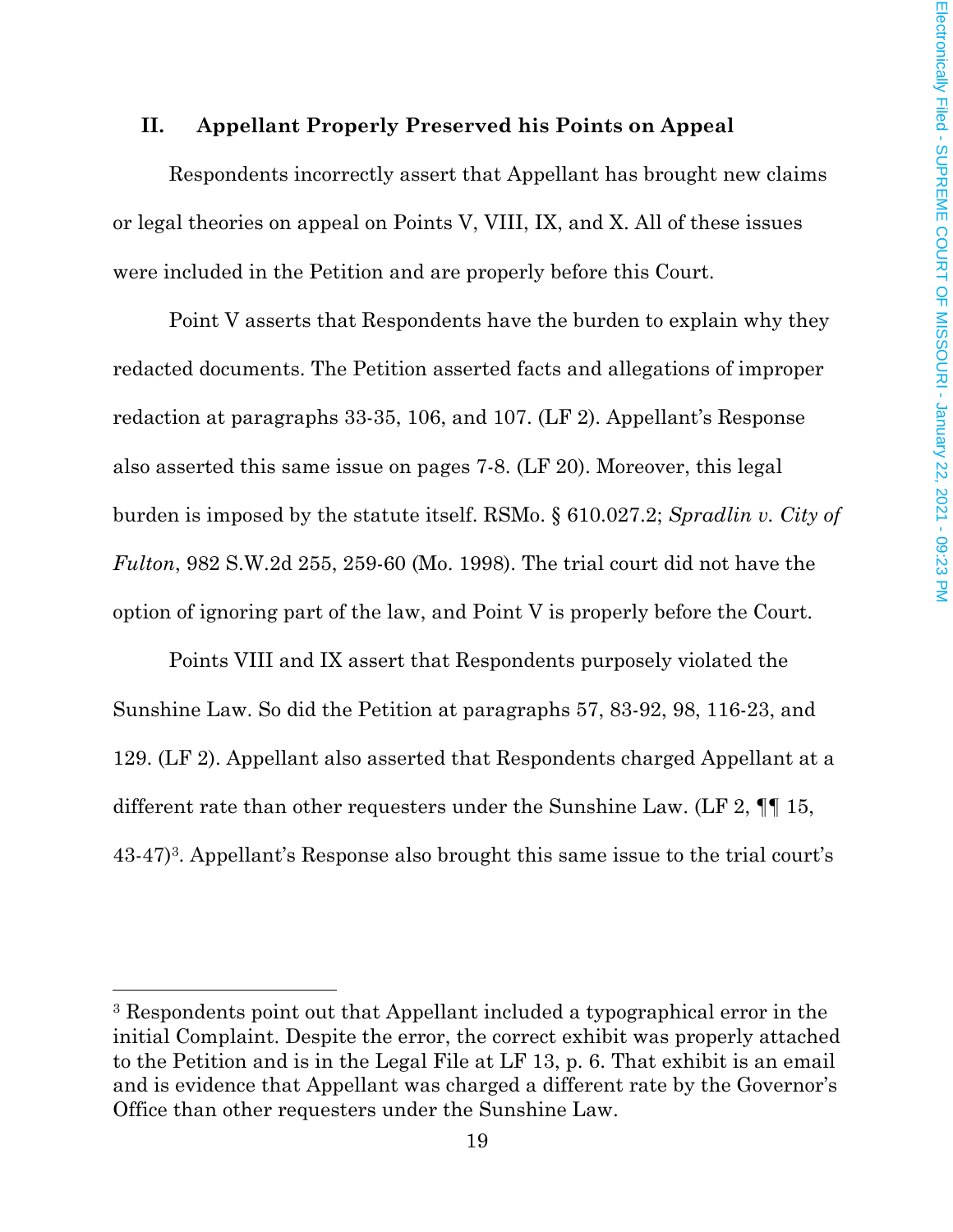attention at pages 8-9. (LF 20). Points VIII and IX are properly before the Court.

Point X asserts that Respondents acted arbitrarily and capriciously. So did the Petition at paragraphs 42 and 73. (LF 2). This was again asserted by Appellant in his Response to Defendants' Motion for Judgment on the Pleadings at page 5. (LF 20). Point X is properly before the Court.

Repeatedly, Respondents attempt to argue the facts of the case rather than the application of the law. At the trial level, the facts should have been taken in the light most favorable to Appellant, as is true in this Court. *See City of Dardenne Prairie v. Adams Concrete & Masonry, LLC*, 529 S.W.3d 12, 17 (Mo. Ct. App. 2017). As a matter of law, the Court cannot make inferences against Appellant, and Appellant has asserted sufficient facts to state claims against Respondents. This case requires an evidentiary hearing to be resolved, and this Court should reverse the ruling of the trial court and allow the case to continue.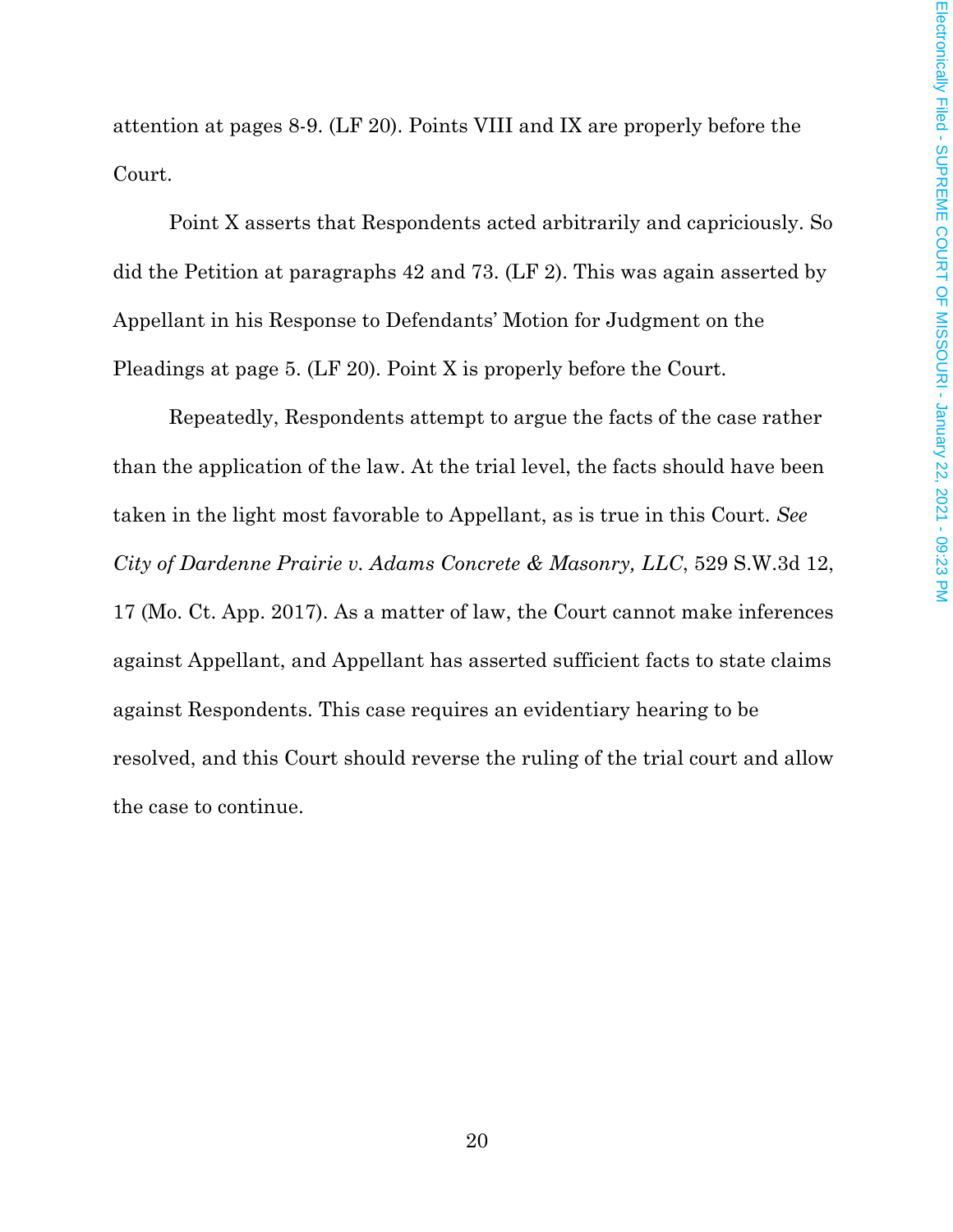## **CONCLUSION**

The trial court erred in dismissing Appellant's case. Appellant properly pled his case, and Missouri's Sunshine Law prohibits Respondents from charging Appellant attorneys' fees for access to public records.

For all of the reasons contained in this reply brief and in Appellant's previous brief, Appellant requests the Court reverse the decision of the trial court and remand the case for further proceedings.

Respectfully submitted,

/s/ *Elad Gross*  Elad Gross #67125MO Attorney at Law 5653 Southwest Ave. St. Louis, MO 63139 Phone: (314) 753-9033 Email: Elad.J.Gross@gmail.com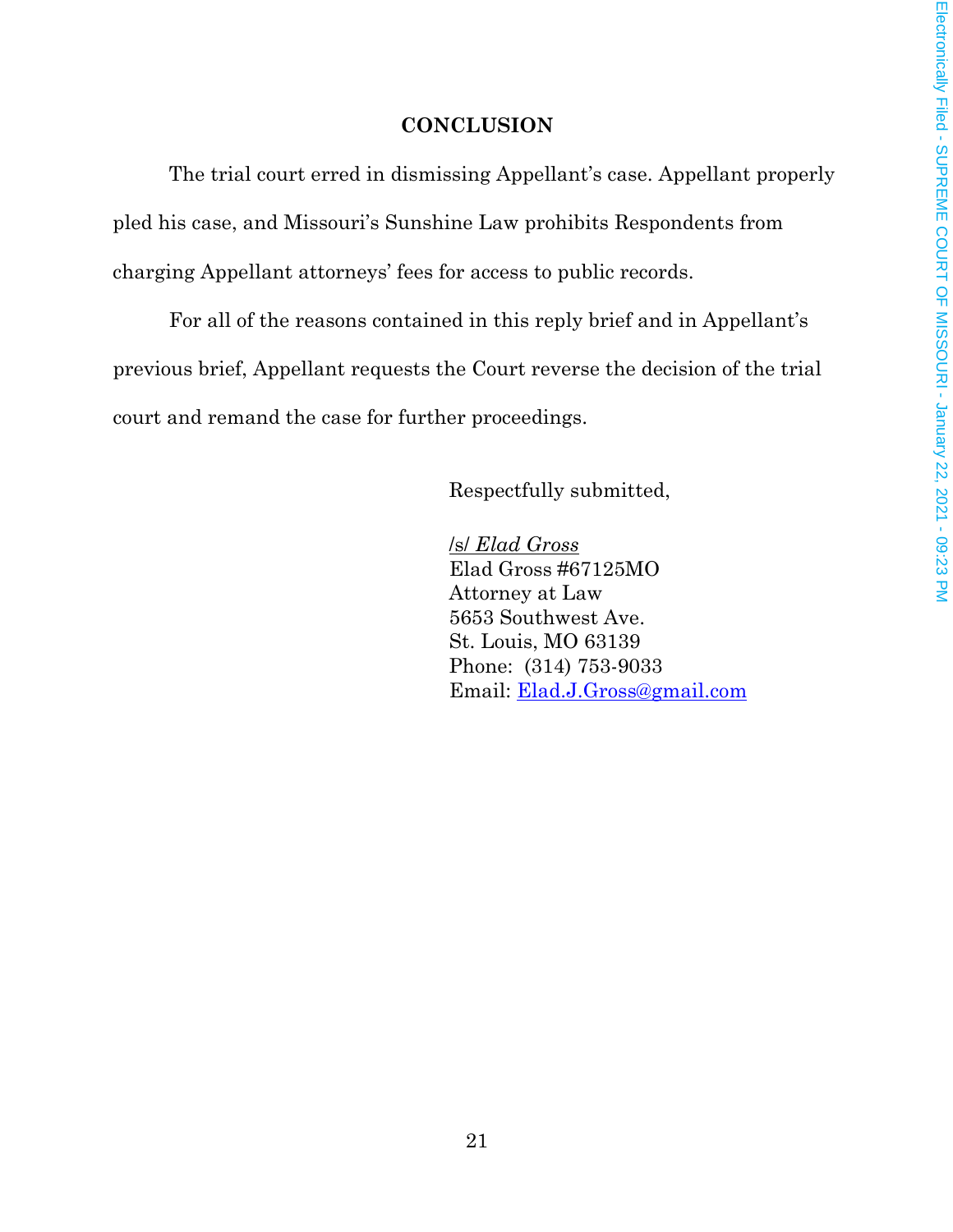### **CERTIFICATE OF COMPLIANCE AND SERVICE**

I hereby certify that on the 22nd day of January, 2021, the foregoing **Appellant's Substitute Reply Brief** was filed and served electronically via Missouri's Case.net system on all counsel of record.

I further certify that the foregoing complies with the requirements contained in Rule 84.06(b) and the limitations contained in Special Rule 360 in that the brief contains 5,168 words.

> */s/Elad Gross*  Elad Gross Attorney at Law